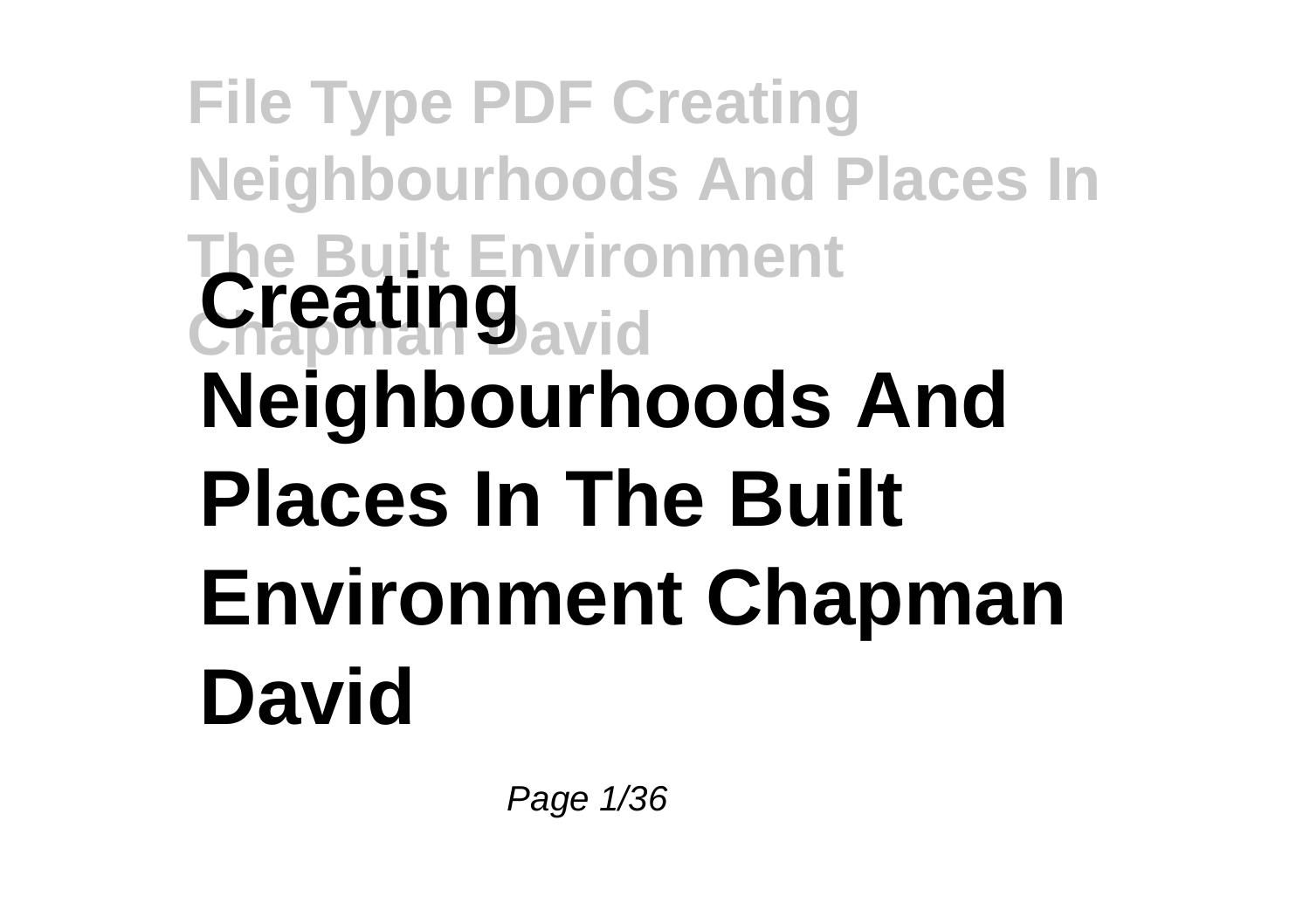**File Type PDF Creating Neighbourhoods And Places In** This is likewise one of the factors by obtaining the soft documents of this **creating neighbourhoods and places in the built environment chapman david** by online. You might not require more epoch to spend to go to the ebook foundation as competently as search for them. In Page 2/36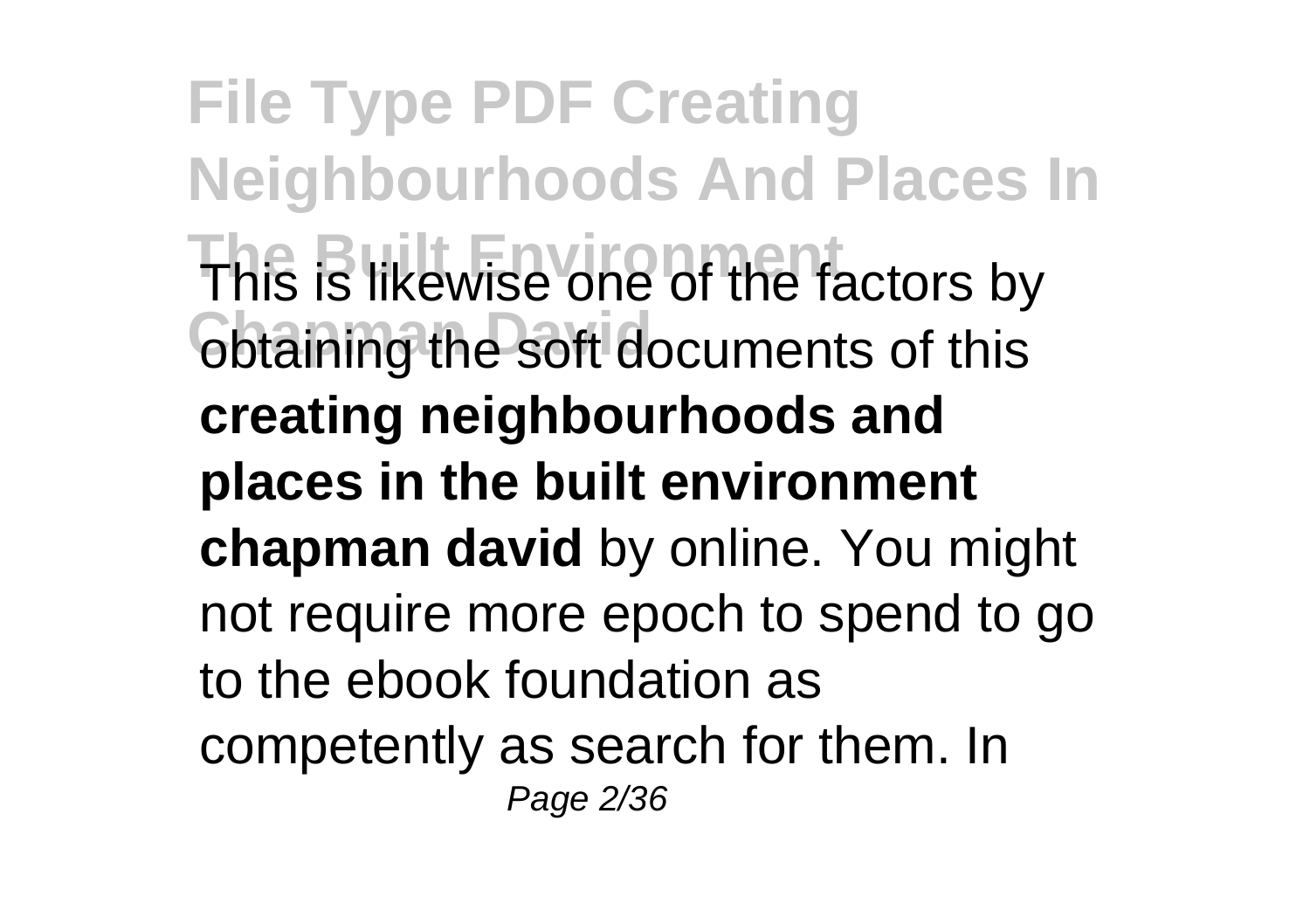**File Type PDF Creating Neighbourhoods And Places In** some cases, you likewise do not discover the revelation creating neighbourhoods and places in the built environment chapman david that you are looking for. It will unconditionally squander the time.

However below, subsequent to you Page 3/36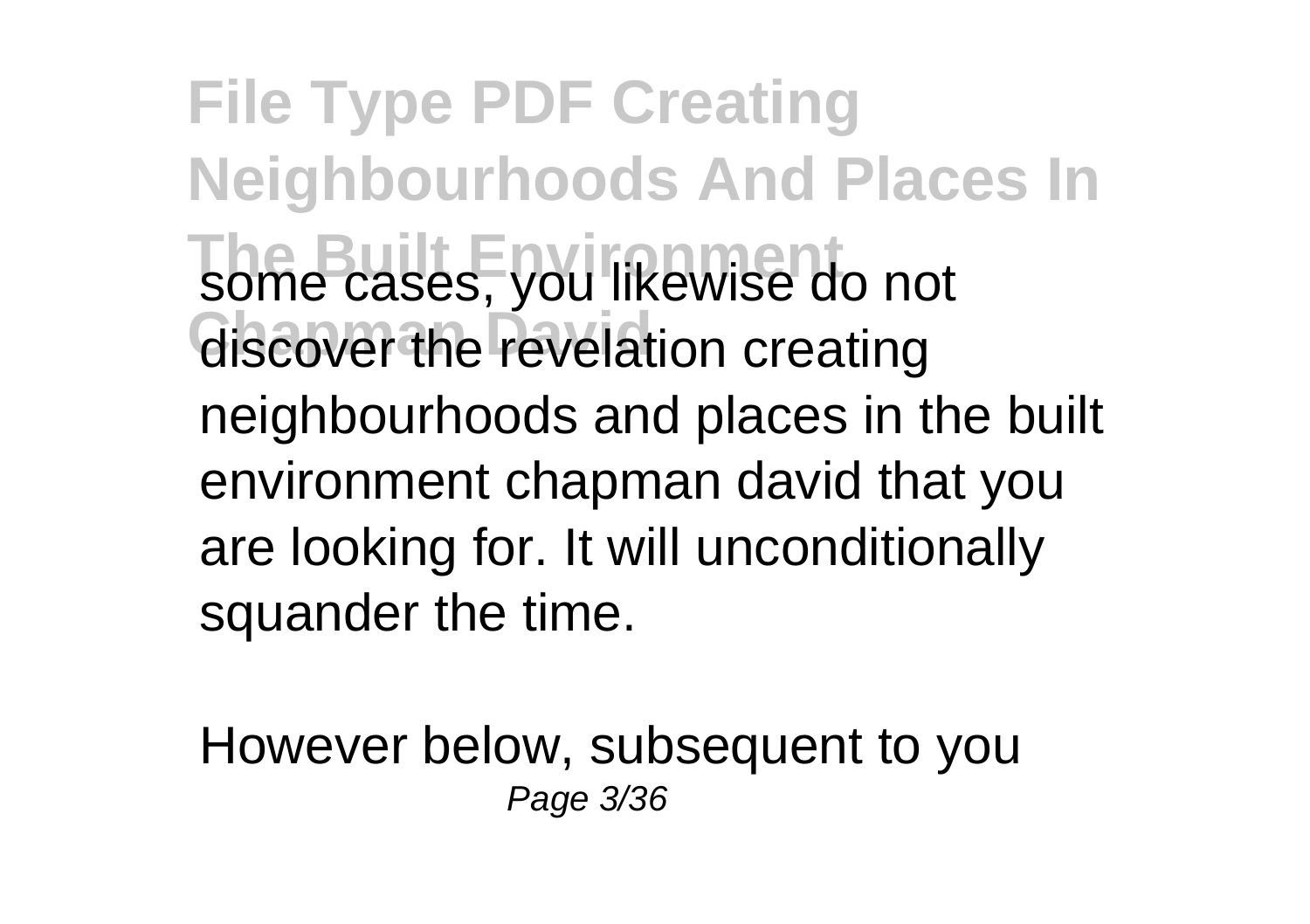**File Type PDF Creating Neighbourhoods And Places In That Built Web page, it will be** correspondingly completely easy to acquire as capably as download guide creating neighbourhoods and places in the built environment chapman david

It will not take many mature as we notify before. You can complete it Page 4/36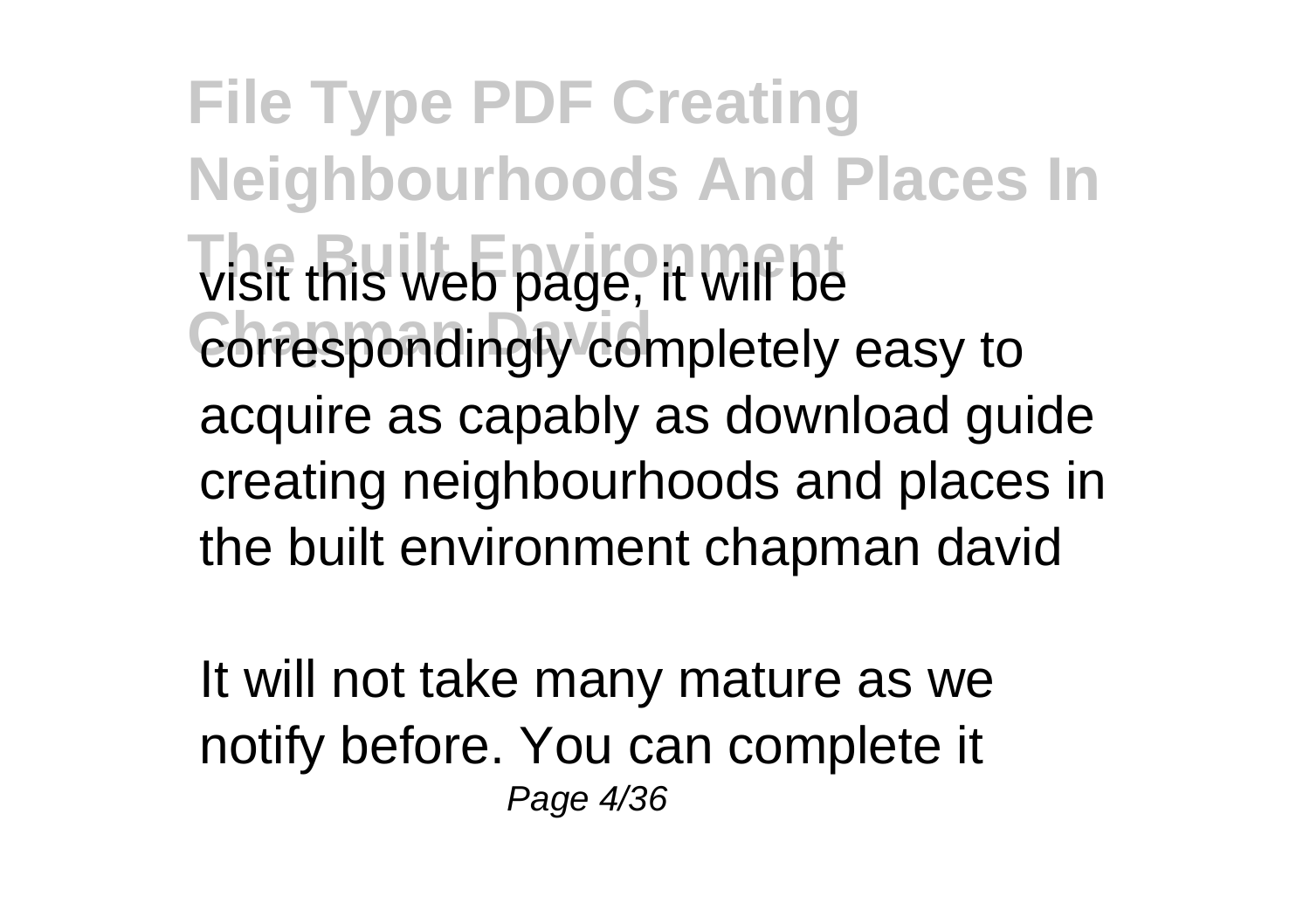**File Type PDF Creating Neighbourhoods And Places In The Built Environmental Environmental System** at house and even in your workplace. in view of that easy! So, are you question? Just exercise just what we offer below as without difficulty as review **creating neighbourhoods and places in the built environment chapman david** what you next to Page 5/36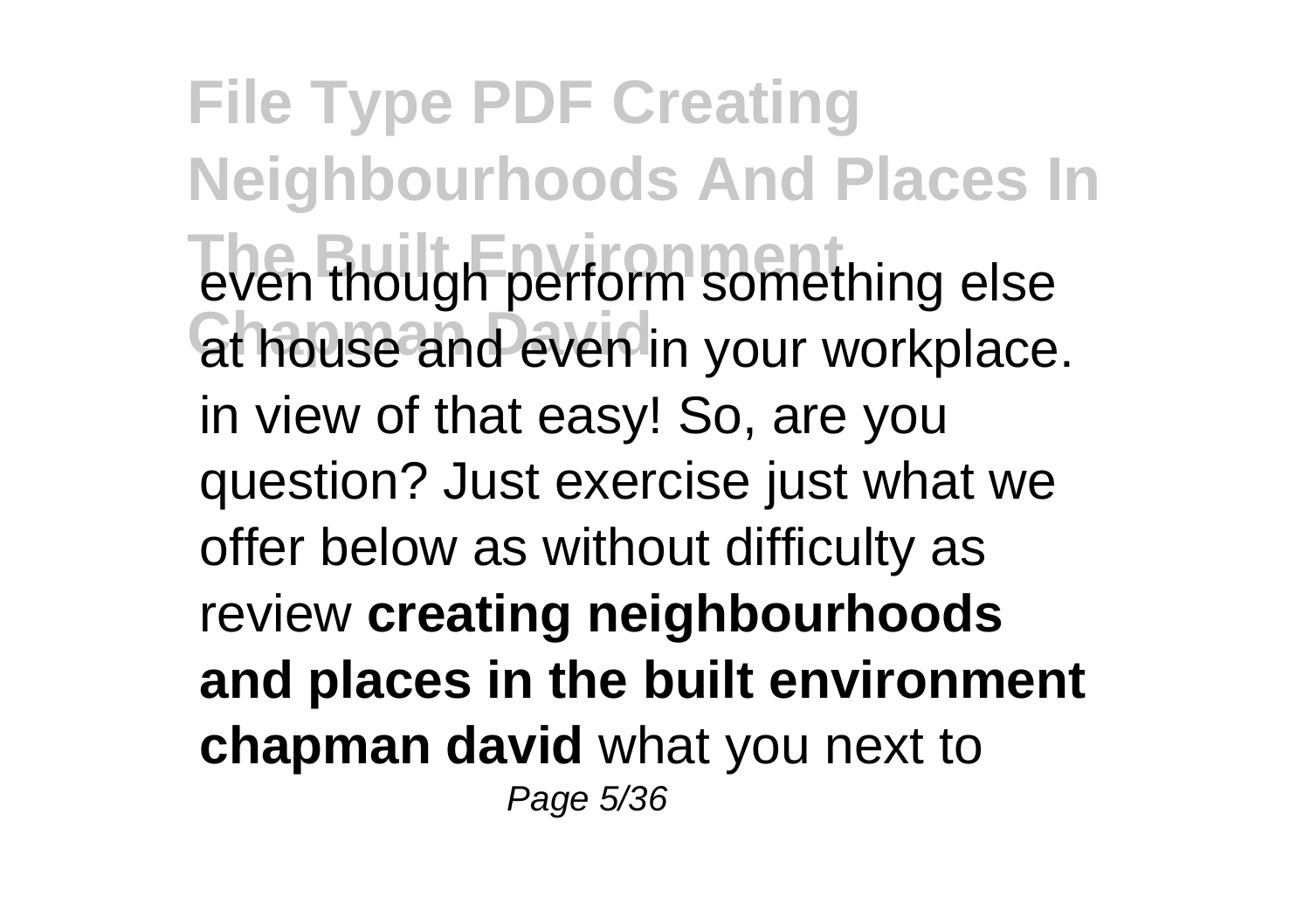**File Type PDF Creating Neighbourhoods And Places In** The Built Environment **Chapman David**

At eReaderIQ all the free Kindle books are updated hourly, meaning you won't have to miss out on any of the limitedtime offers. In fact, you can even get notified when new books from Amazon Page 6/36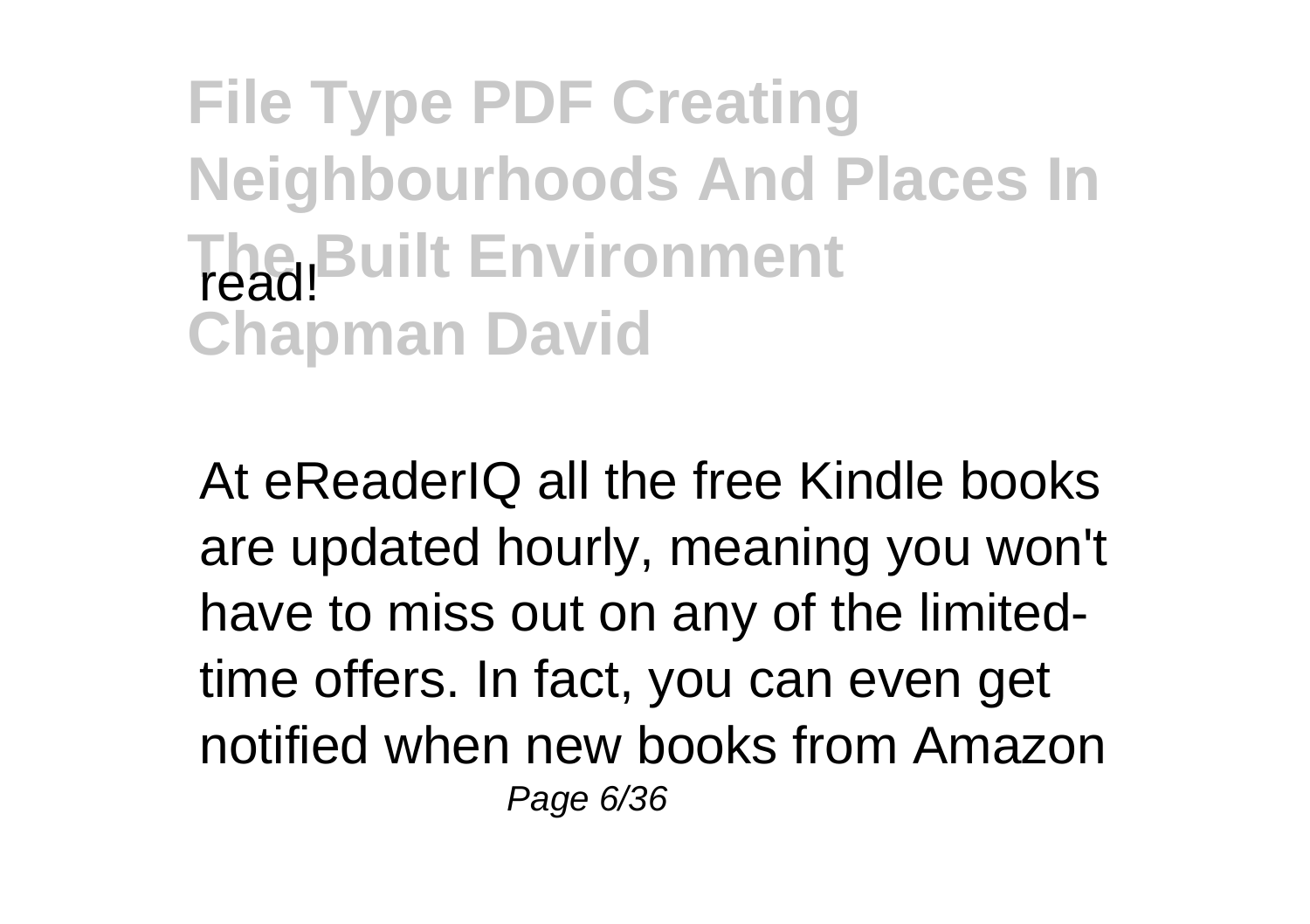**File Type PDF Creating Neighbourhoods And Places In The Built Environment Chapman David**

### **Creating Neighbourhoods And Places In**

The earliest Toronto neighbourhoods were the five municipal wards that the city was split into in 1834. The wards Page 7/36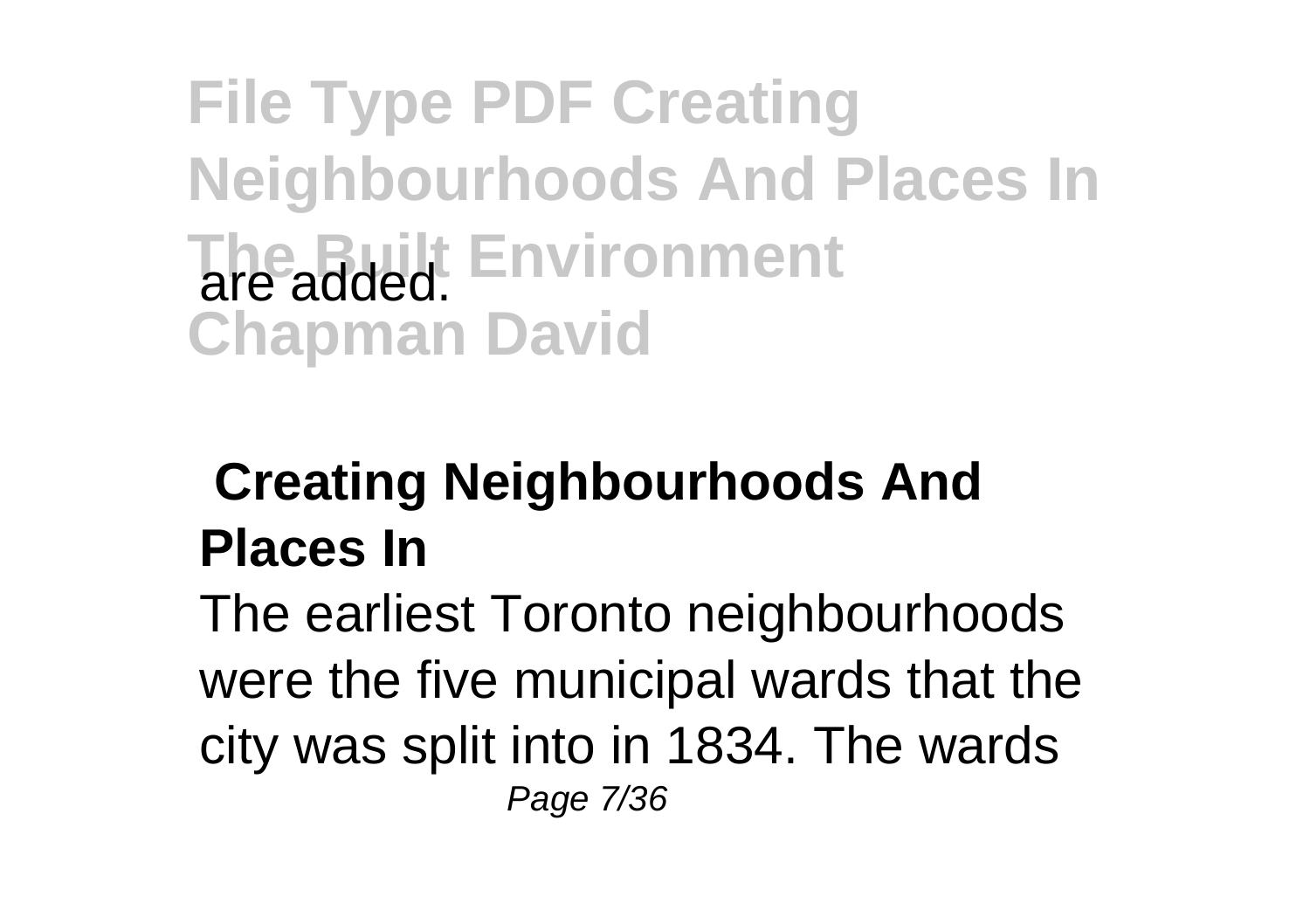**File Type PDF Creating Neighbourhoods And Places In The Bramed for the patron saints of** the four nations of the British Isles (St. George, St. Andrew, St. Patrick, and St. David) and St. Lawrence, the patron saint of Canada.Today, only St. Lawrence remains a well-known neighbourhood name. . The others have attached their names to a ... Page 8/36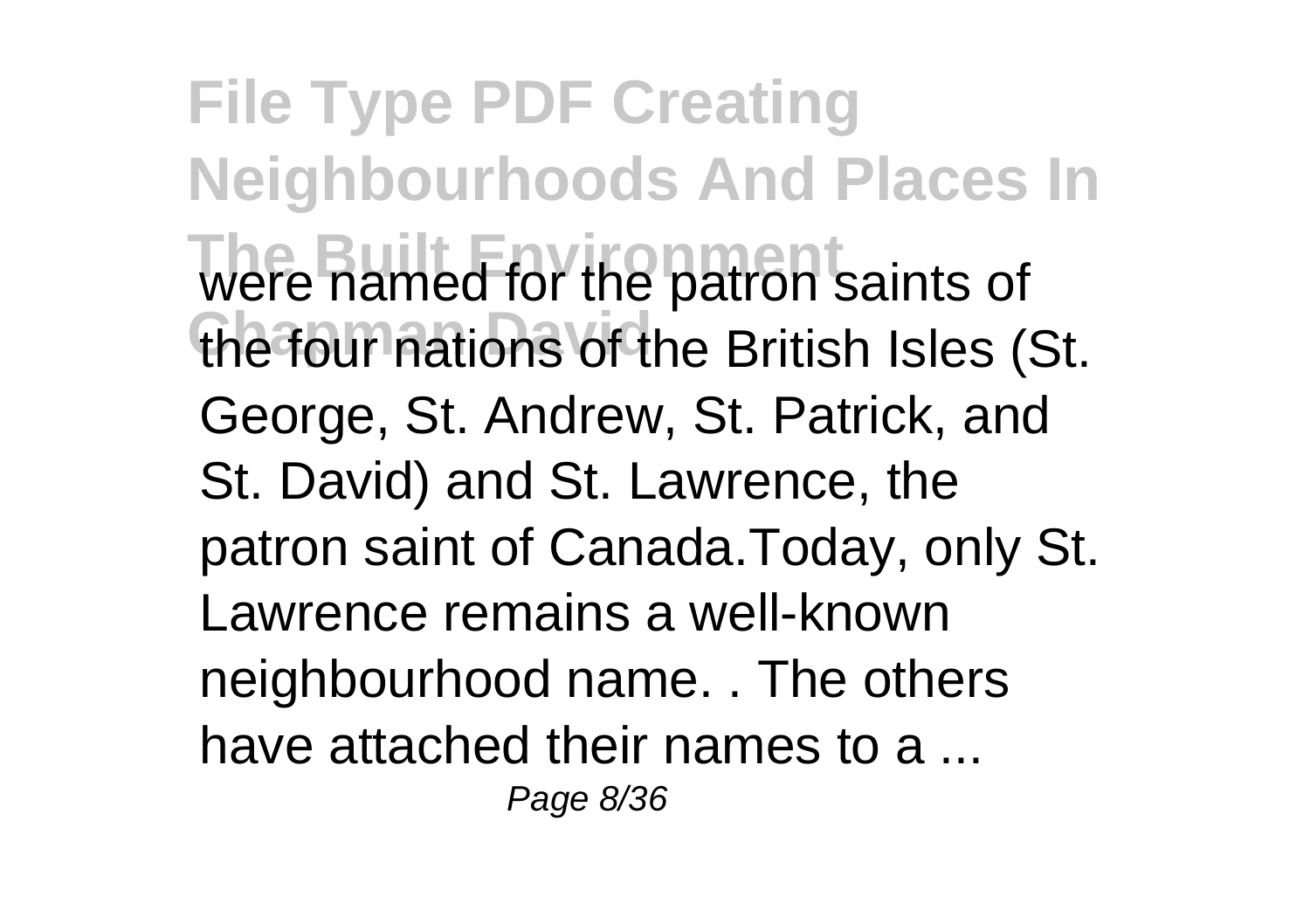**File Type PDF Creating Neighbourhoods And Places In The Built Environment**

### **History of neighbourhoods in Toronto - Wikipedia**

In 2021 the TCPA published 20-Minute Neighbourhoods, Creating Healthier, Active, Prosperous Communities: An Introduction for Council Planners in England.The guide made it clear that Page 9/36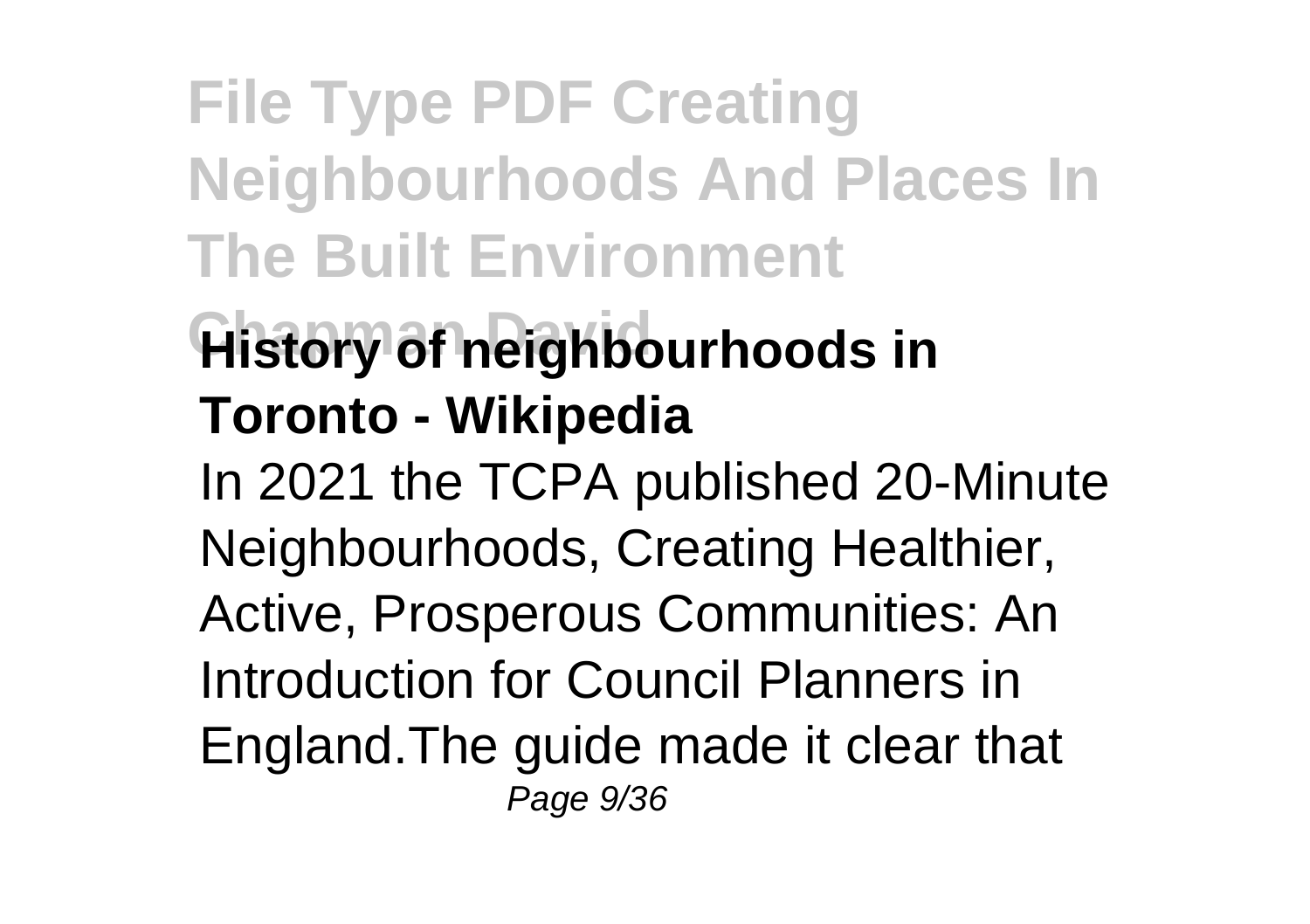**File Type PDF Creating Neighbourhoods And Places In** one of the first things that should be done when introducing 20-minute neighbourhoods is to gather data to inform the process and provide a baseline for later evaluation.

#### **20-Minute Neighbourhoods: Webinar Three - Town and Country** Page 10/36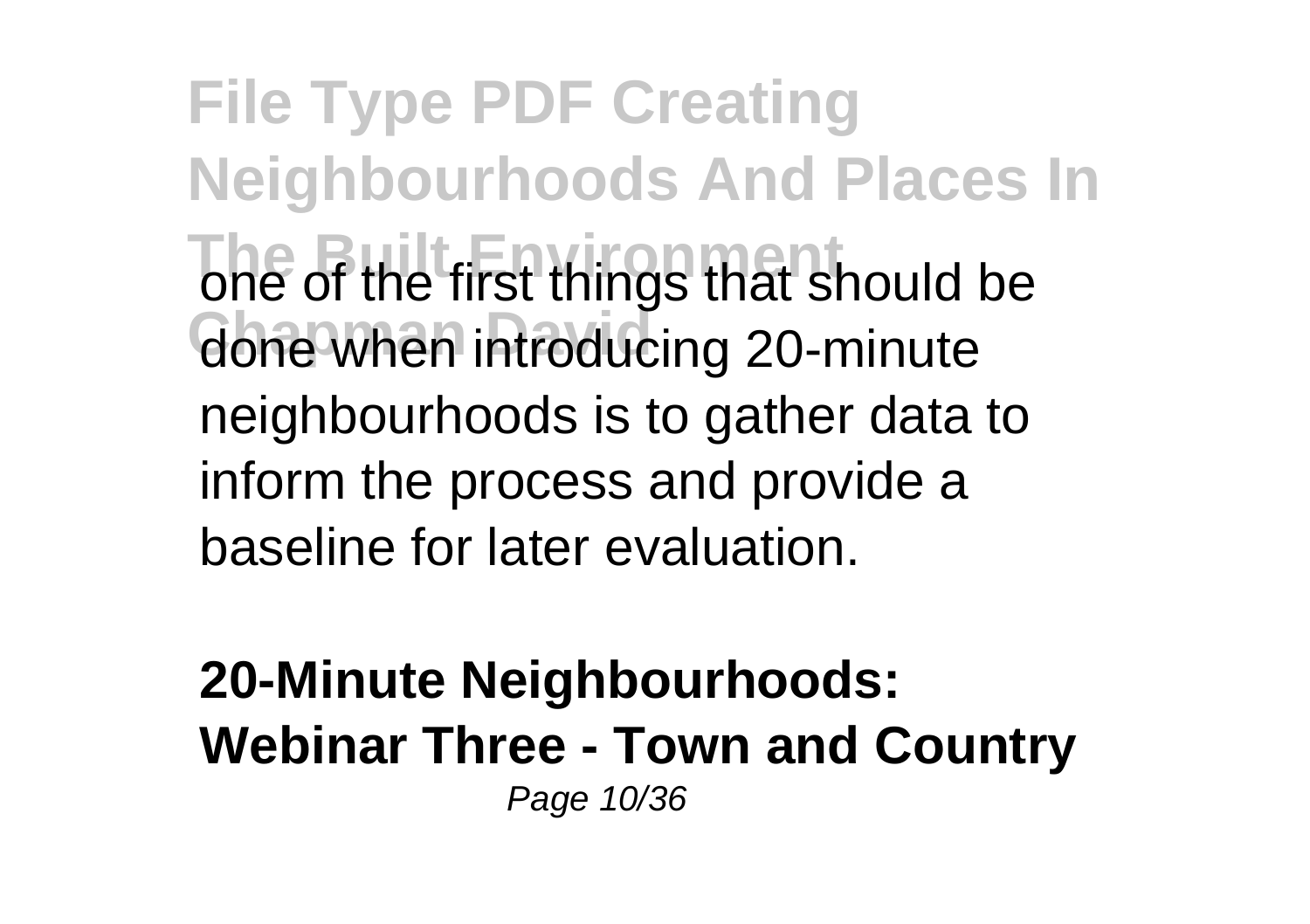**File Type PDF Creating Neighbourhoods And Places In The Built Environment Planning ...** Creating Places is a policy statement on architecture and place for Scotland, setting out the comprehensive value that good design can deliver [12]. The statement sets out guiding principles which underpin the Scottish Government's approach to delivering Page 11/36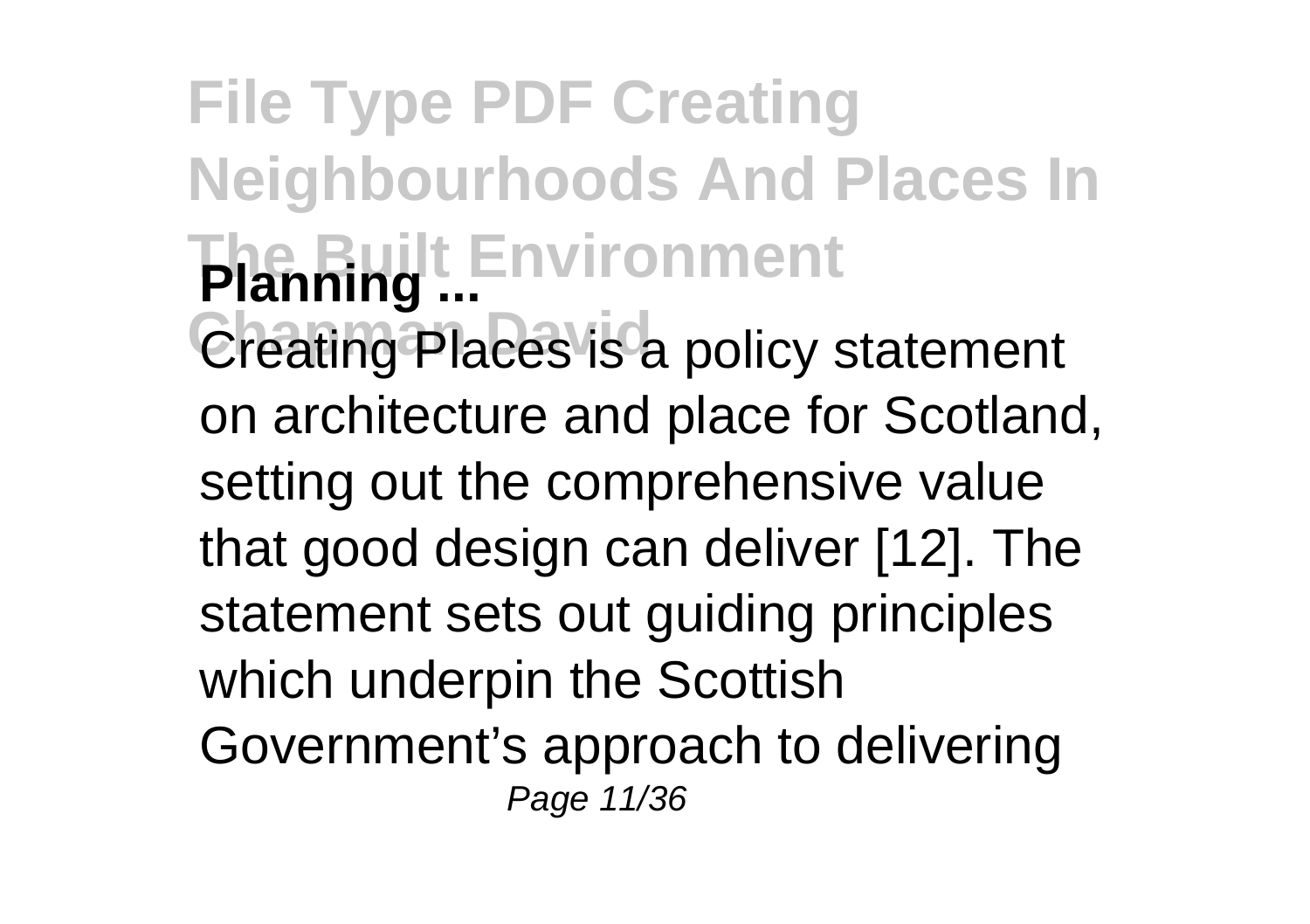**File Type PDF Creating Neighbourhoods And Places In The Built Environment** good places. ... Local Place Plans and 20 minute neighbourhoods are both concerned with ...

**RTPI | Implementing 20 Minute Neighbourhoods in Planning Policy and ...**

Guidance from NHS England and NHS Page 12/36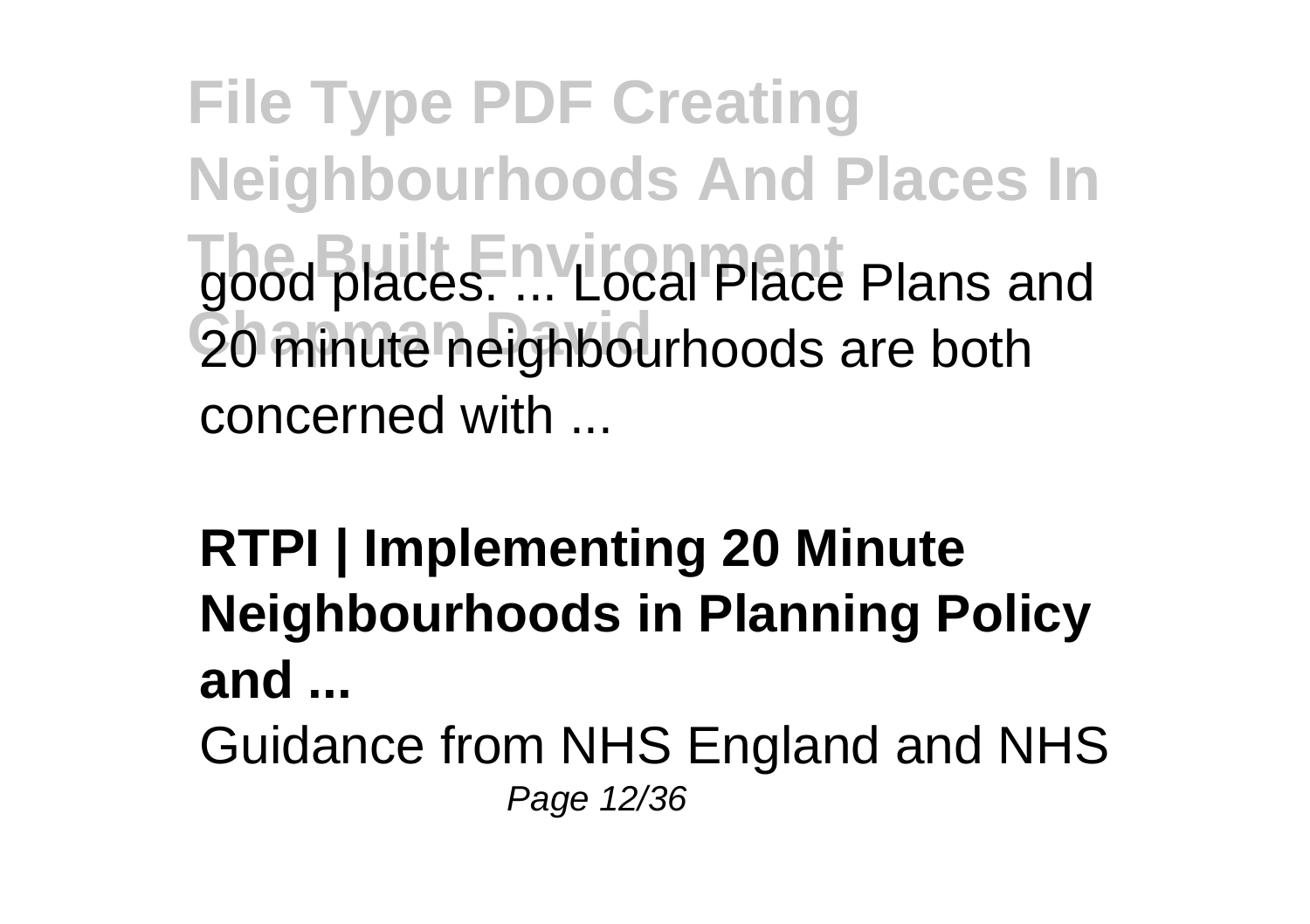**File Type PDF Creating Neighbourhoods And Places In Improvement on systems, places and Chapman David** neighbourhoods. Neighbourhoods (populations of around 30,000 to 50,000 people\*): ... The first is the opportunity to join up health and social care at all levels in the system, creating better outcomes and a less fragmented experience for patients Page 13/36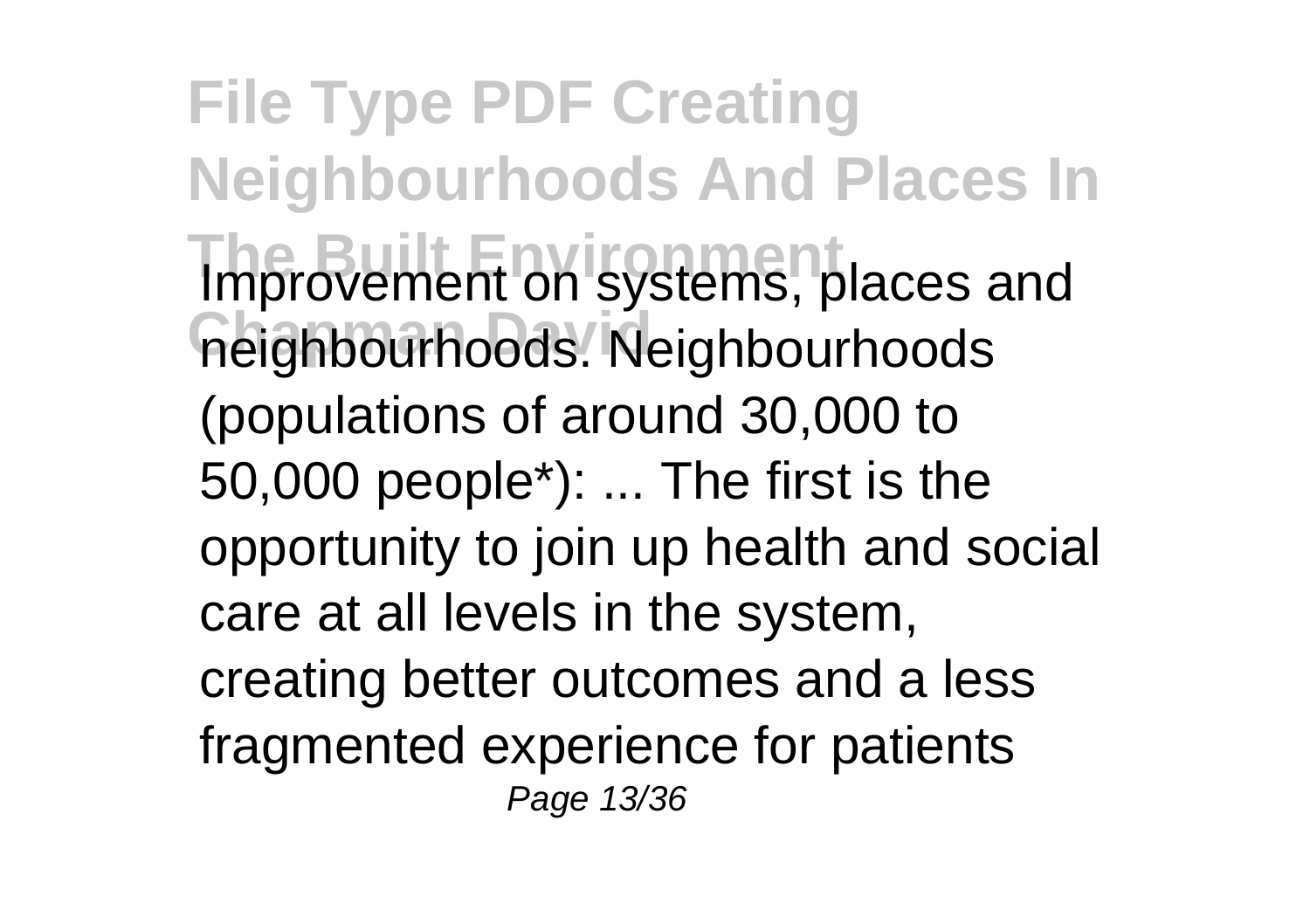## **File Type PDF Creating Neighbourhoods And Places In The Built The second is the ... Chapman David**

### **Integrated care systems explained | The King's Fund**

The city also has subsidised certain businesses in targeted neighbourhoods, turned school

playgrounds into parks, encouraged Page 14/36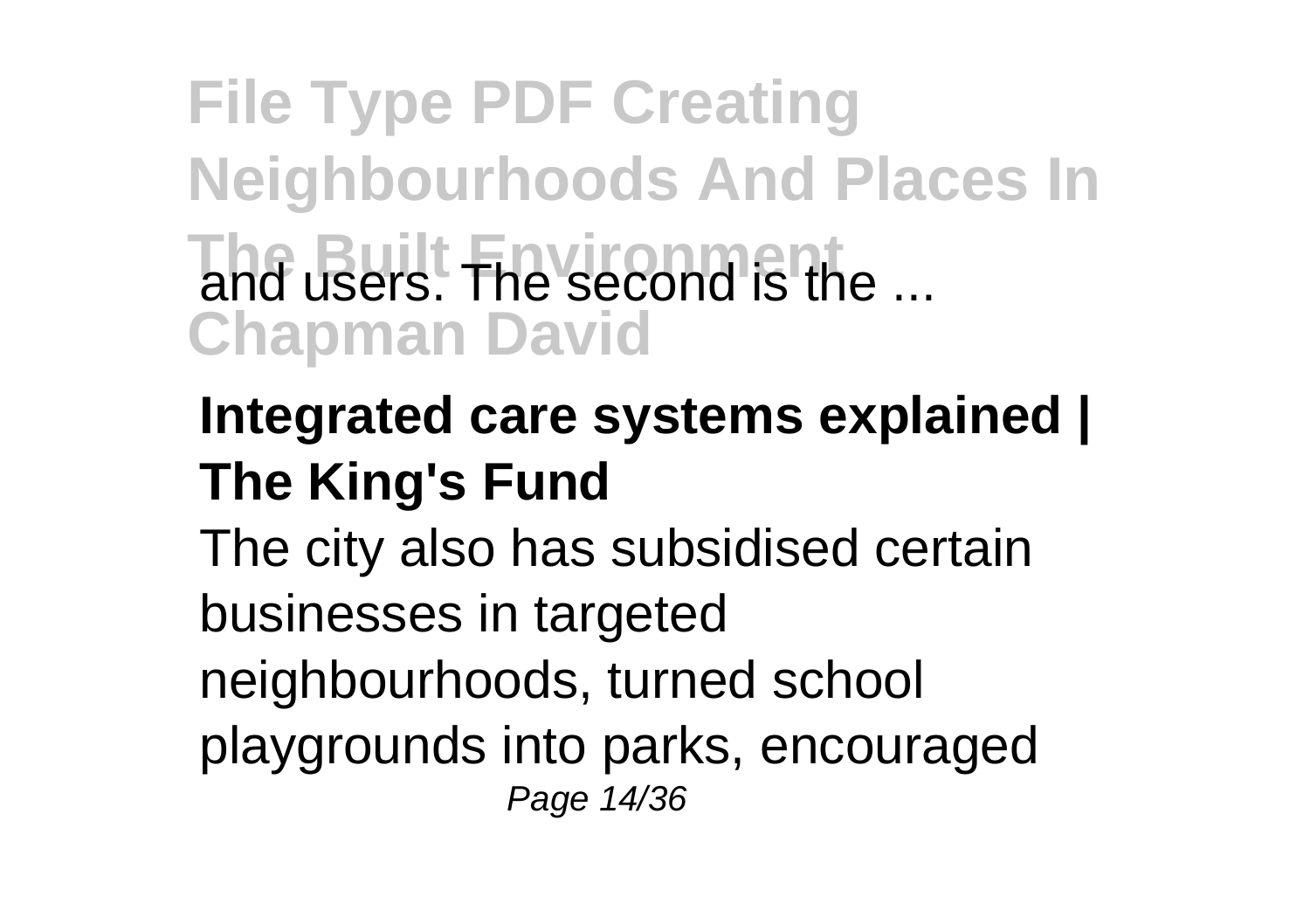**File Type PDF Creating Neighbourhoods And Places In** urban agriculture and even talked of creating urban forests. The push has paid off. Some roads see triple the number of cyclists, and the Champs Elysées, where Lelouch zipped across, is now lined with segregated cycling ...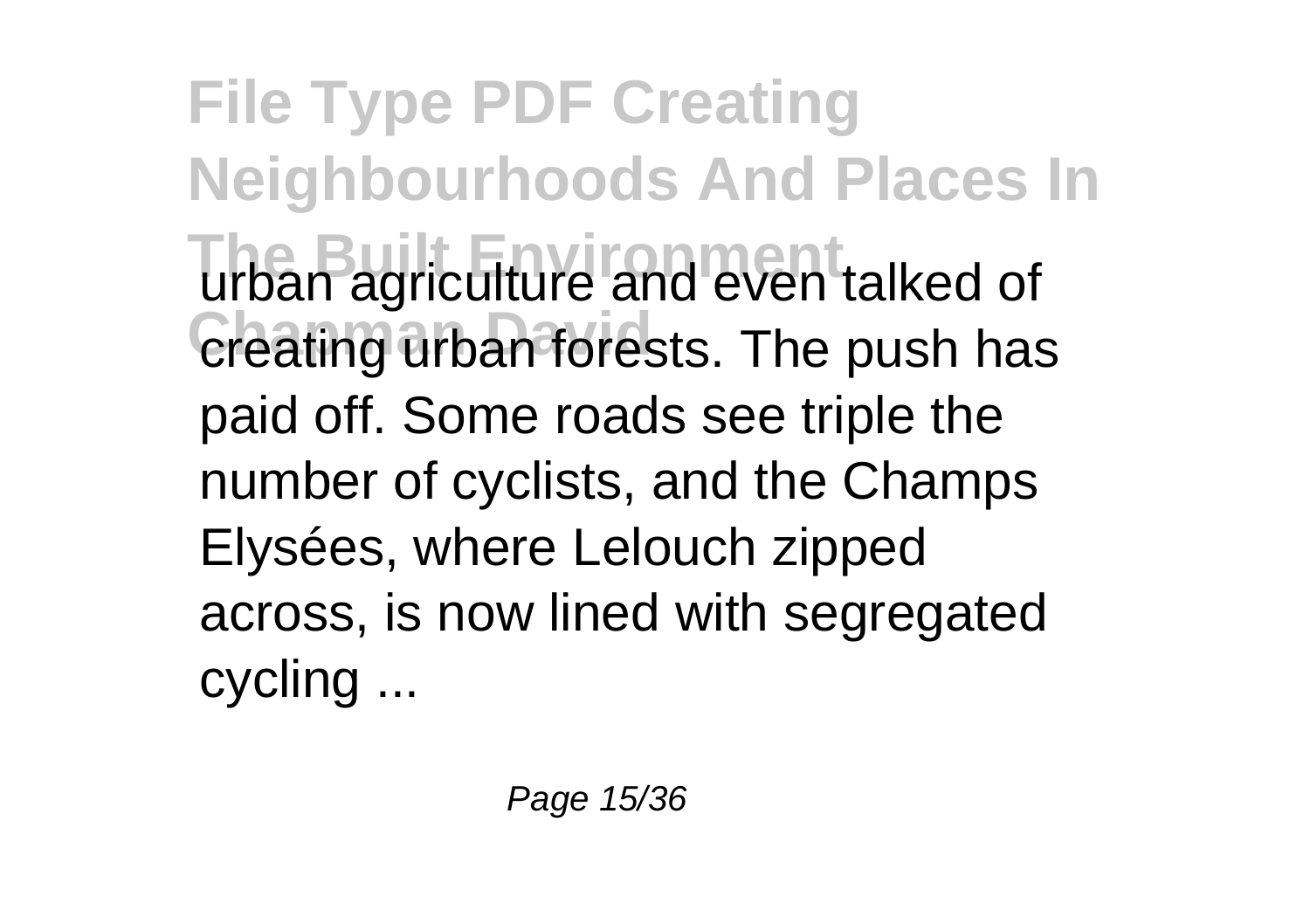## **File Type PDF Creating Neighbourhoods And Places In The Built Environment What is a 15-minute city? - City Monitoran David** The neighbourhoods were built in the 1920s and 30s with sound,

comfortably-sized housing, popular among well-off Amsterdammers and internationals. Many of the buildings in Nieuw Zuid are designed in the striking Page 16/36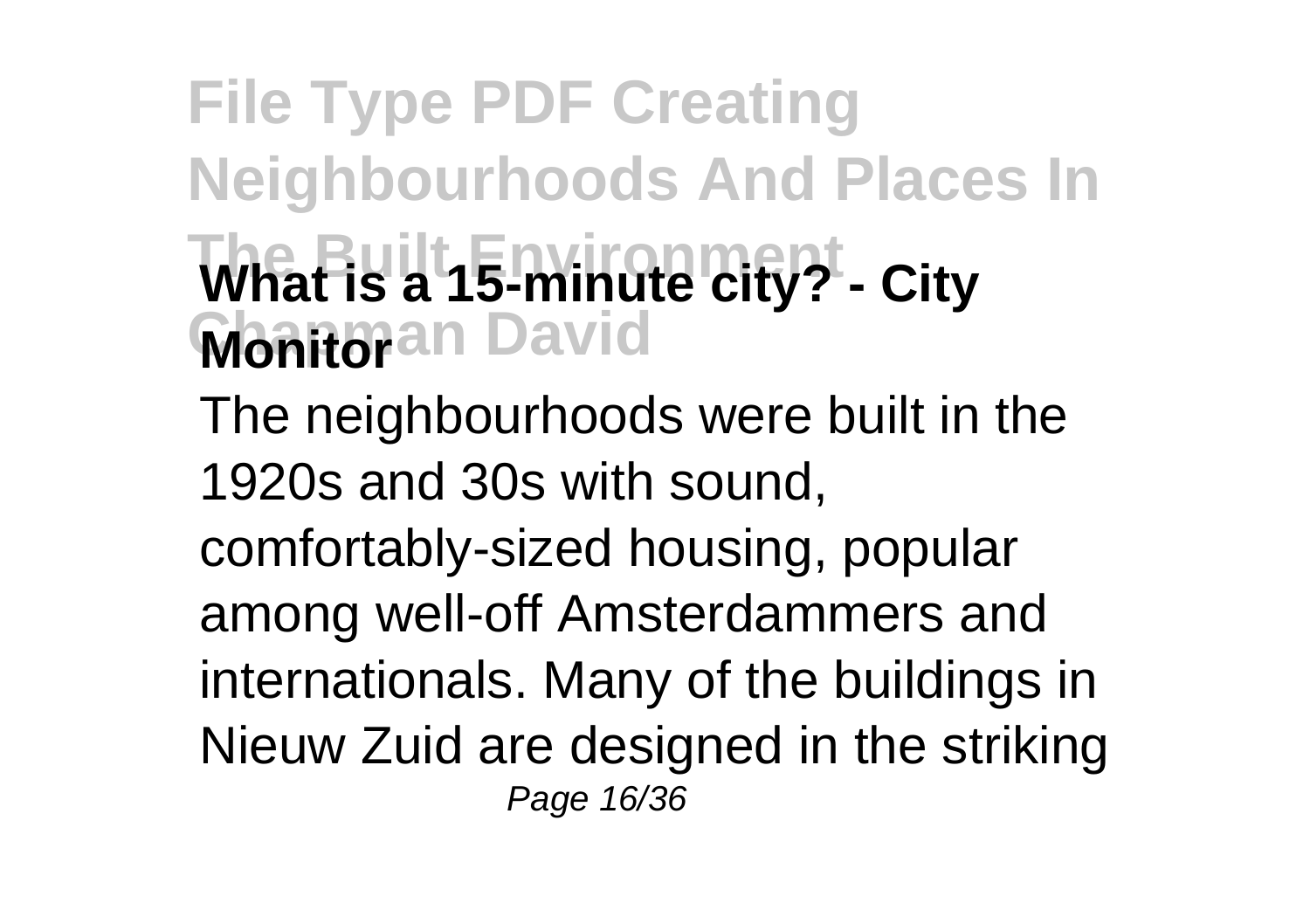**File Type PDF Creating Neighbourhoods And Places In The Built Environment** Amsterdamse School style of architecture <sup>D</sup>ecorative dark red brick masonry with beautiful round 'organic' forms.

**Where to live in Amsterdam: the definitive neighbourhood ... - DutchReview**

Page 17/36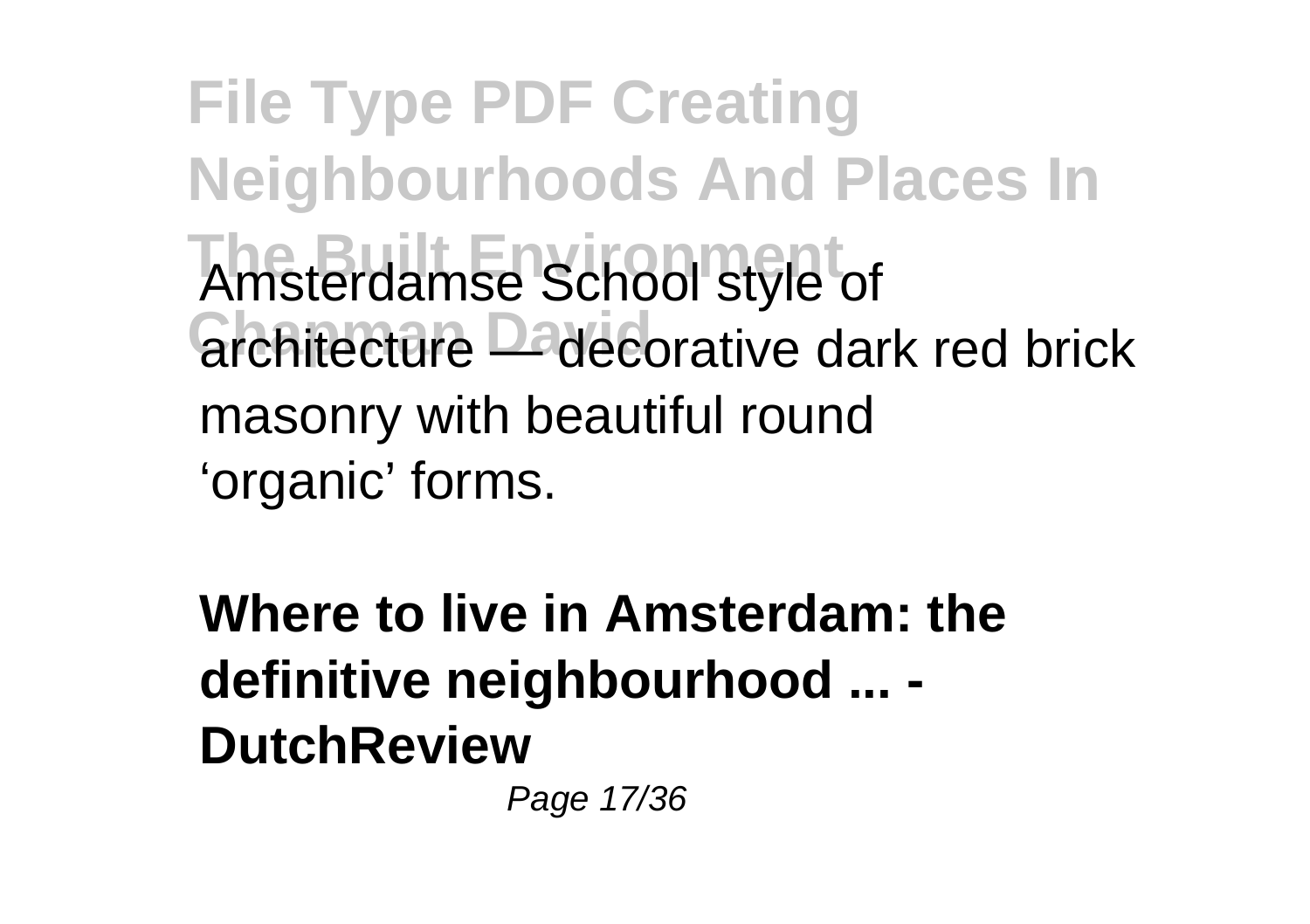**File Type PDF Creating Neighbourhoods And Places In** Welcome To Auckland's Design Manual. The manual provides professional advice, step-by-step best practice processes and detailed design guidance. The manual will enable us all to make informed choice and build homes, and create new streets and neighbourhoods that not Page 18/36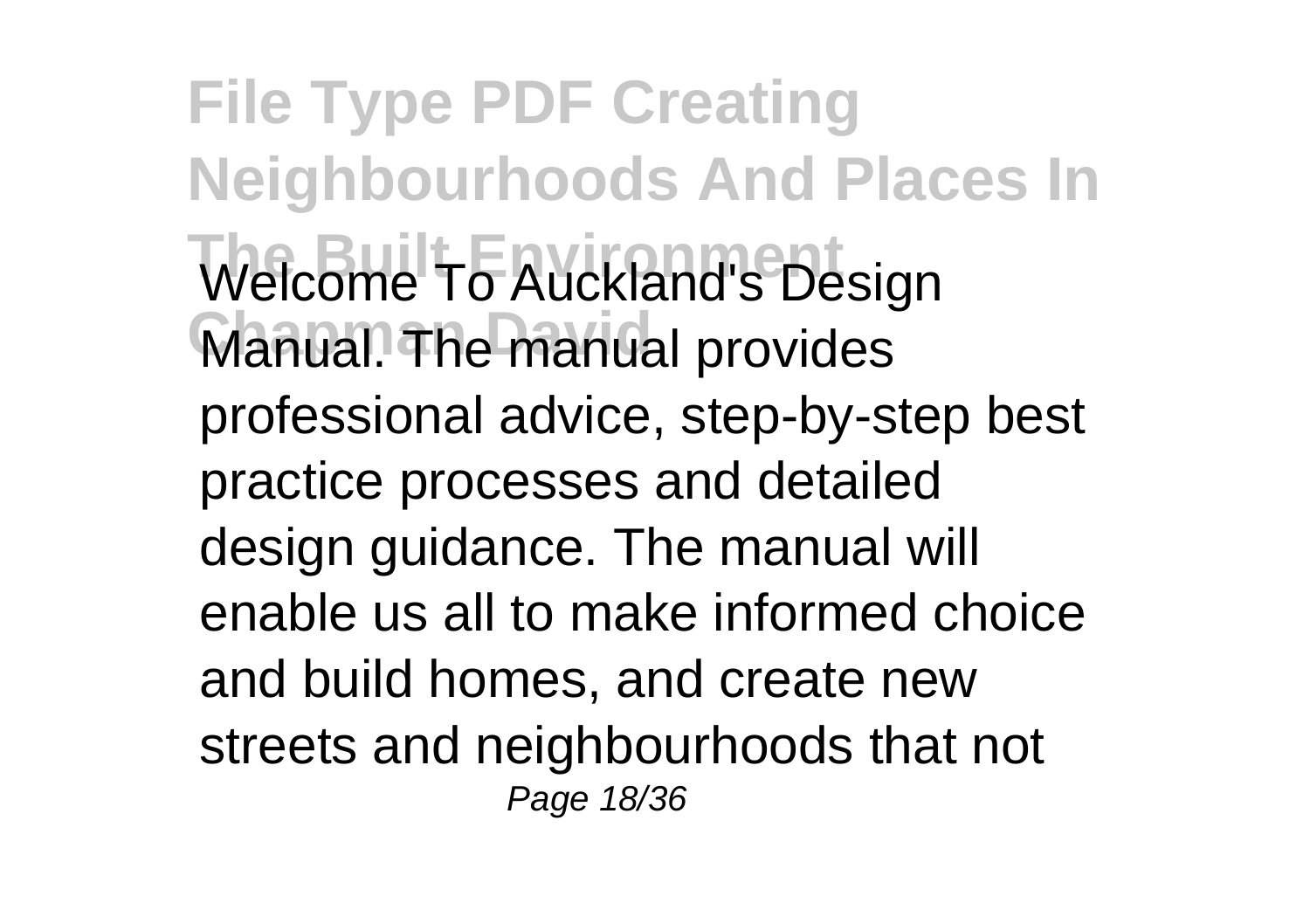**File Type PDF Creating Neighbourhoods And Places In** only look great but are built to last, sustainable and give best return on investment.

**Free Design Advice for Homes, Buildings & Neighbourhoods - Auckland ...**

A gay village (also known as a gay Page 19/36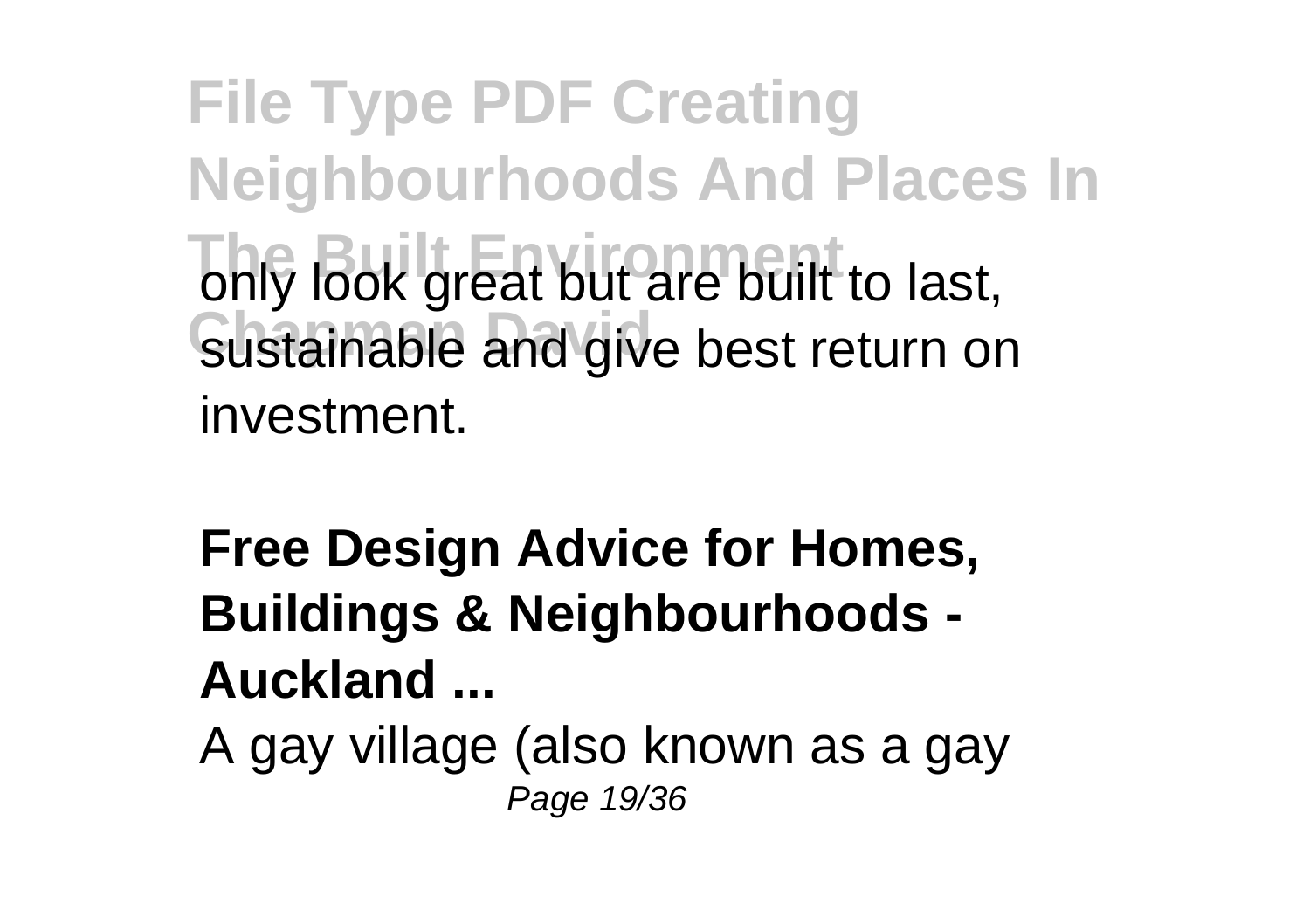**File Type PDF Creating Neighbourhoods And Places In** The Built Environment Charles of the Built Prentice, a system gay ghetto, gaytto, gay district, gaytown, or gayborhood) is a geographical area with generally recognized boundaries that is inhabited or frequented by many lesbian, gay, bisexual, transgender, and queer people.Gay villages often Page 20/36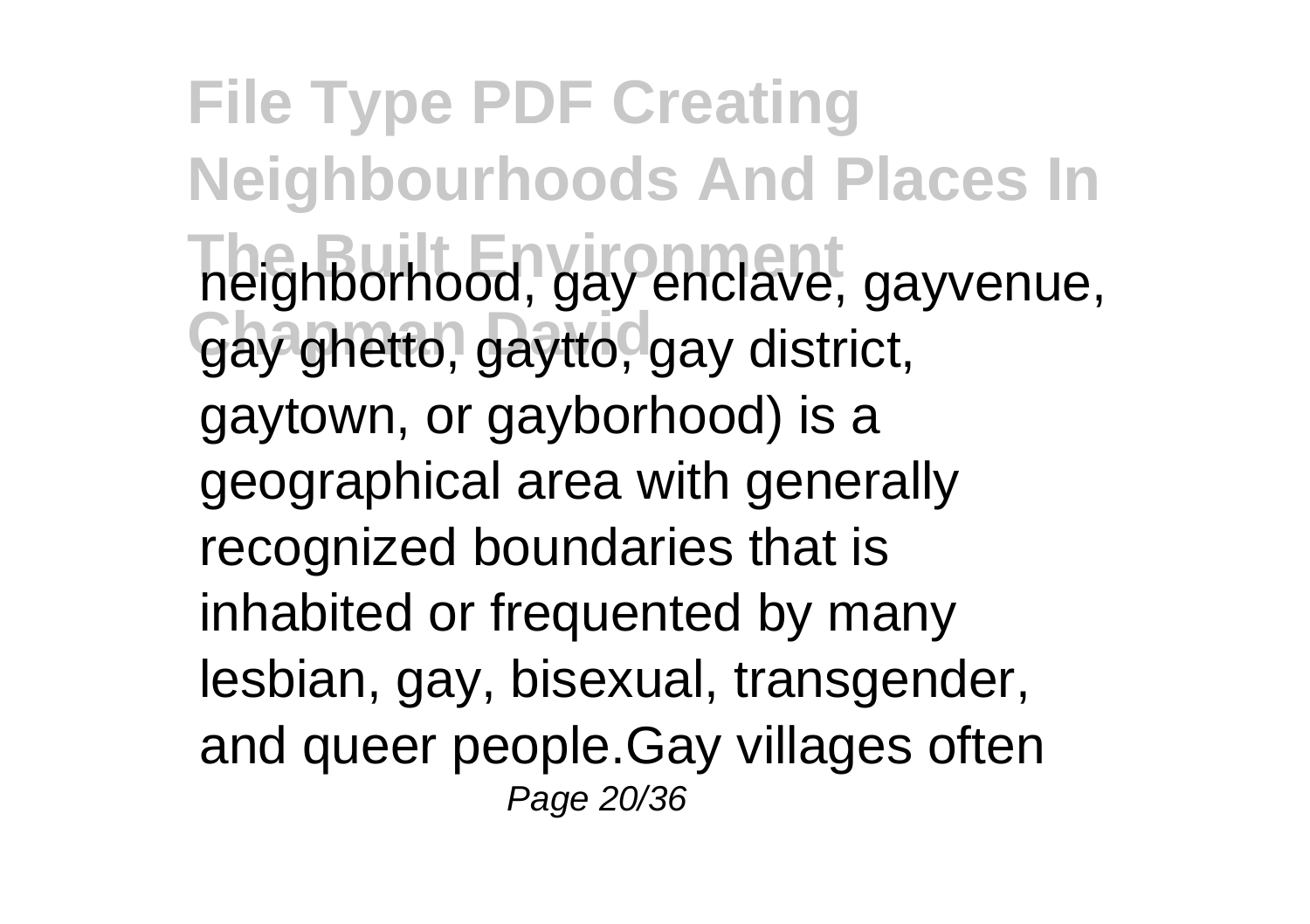**File Type PDF Creating Neighbourhoods And Places In** contain a number of gay-oriented establishments, such as gay bars and pubs, nightclubs ...

### **Gay village - Wikipedia**

Creating great places is something we all can contribute to Town Team Movement Just do it! Town Team Page 21/36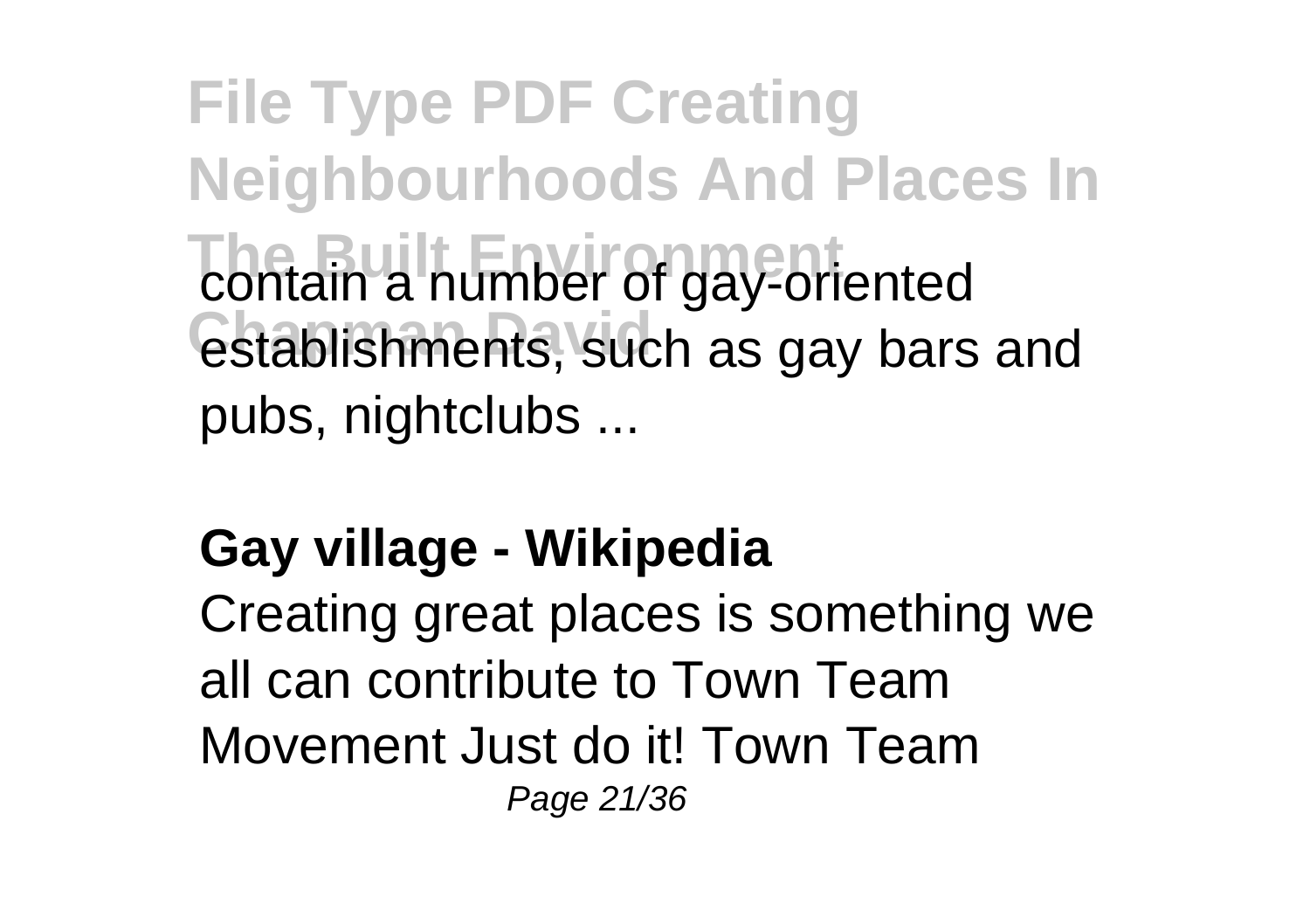**File Type PDF Creating Neighbourhoods And Places In Movement is building a movement of** positive 'doers'. Town Team Movement enables local communities and governments to connect, organise and act to regenerate the fabric of their neighbourhoods and to create better places. We: Inspire, ...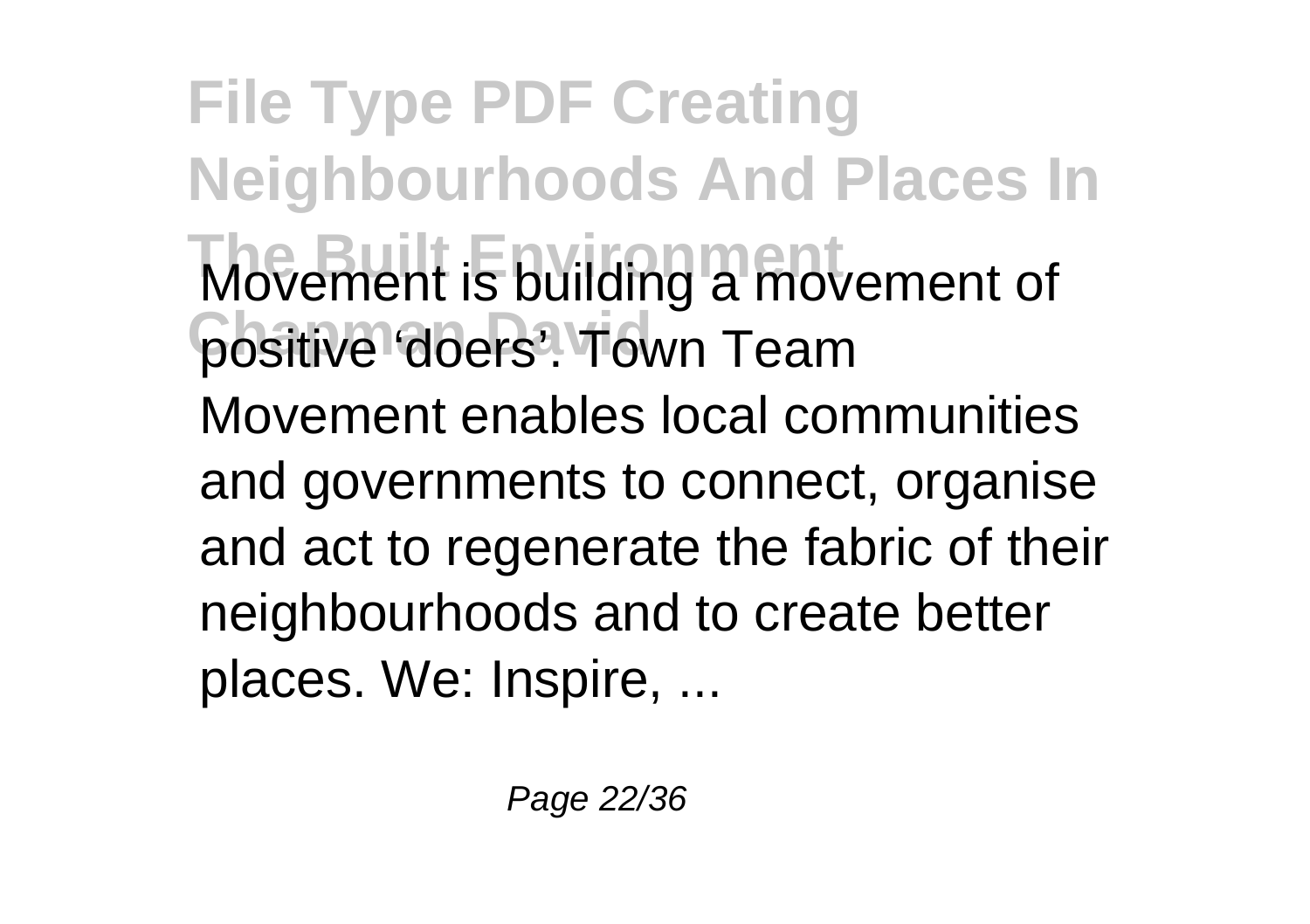**File Type PDF Creating Neighbourhoods And Places In The Built Environment Town Team Movement** The Kelvinbridge area was named as one of the 'Top 50 Coolest Neighbourhoods in the World' by Time Out Magazine (2019). Taking the impressive number 37 spot, the area was praised for being packed with historic architecture, green spaces, a Page 23/36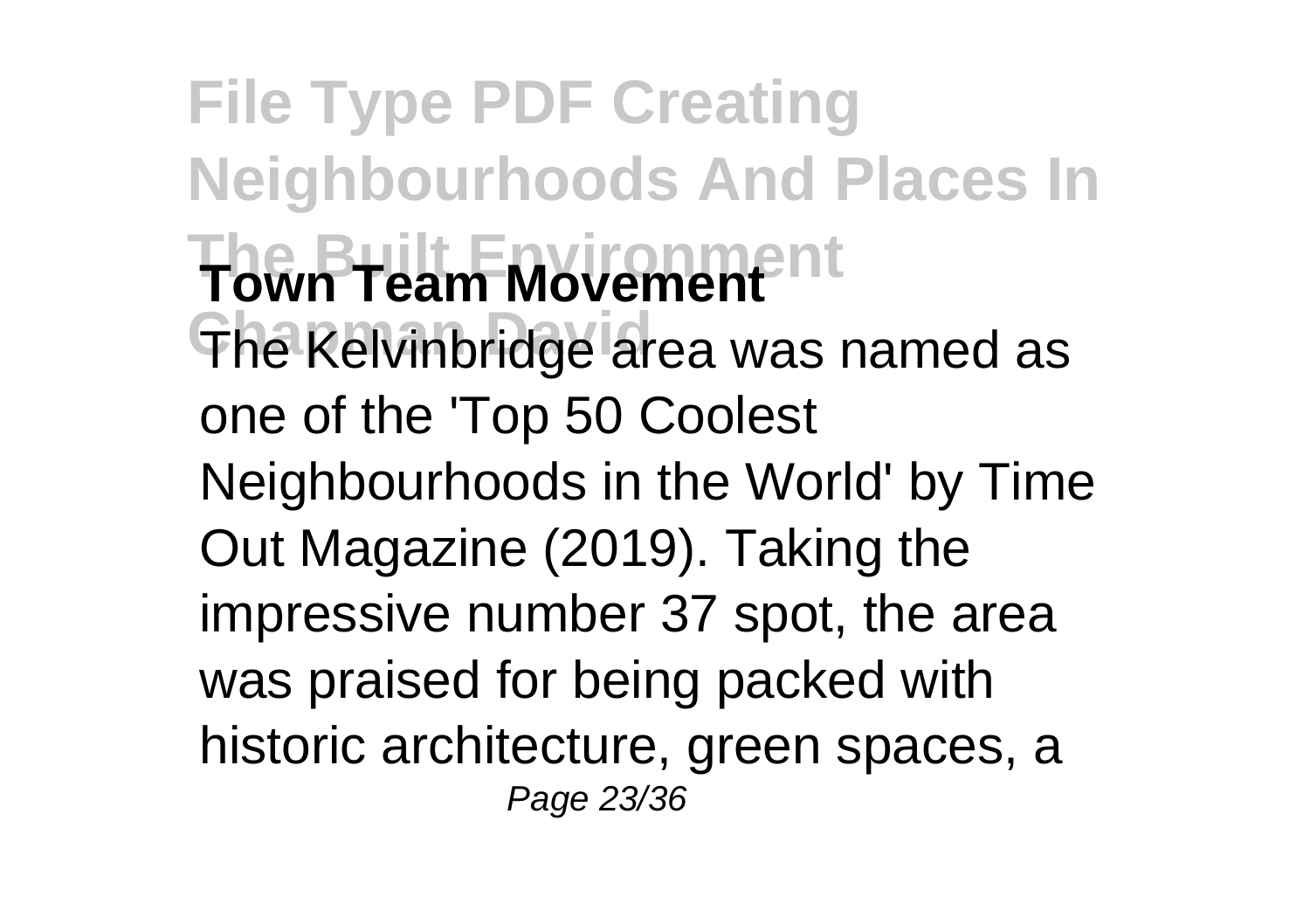**File Type PDF Creating Neighbourhoods And Places In thriving cafe scene and warm Community.** David

### **Visit Glasgow's west end - People Make Glasgow**

The majority of wealthy countries are creating unhealthy, dangerous and noxious conditions for children across Page 24/36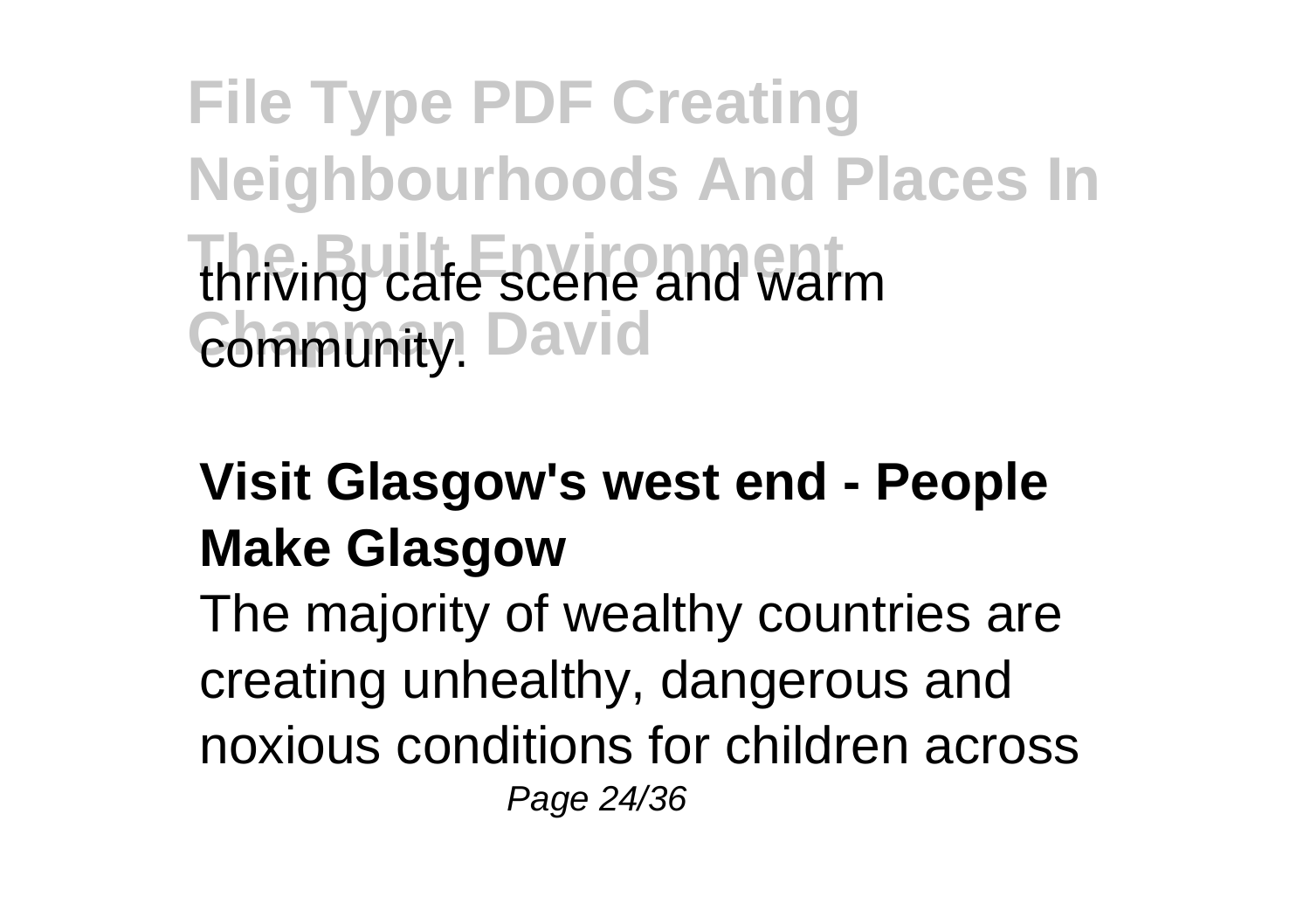**File Type PDF Creating Neighbourhoods And Places In** the world, according to the latest **Report Card published today by** UNICEF Office of Research - Innocenti.. Innocenti Report Card 17: Places and Spaces compares how 39 countries in the Organisation for Economic Co-operation and Development (OECD) and European Page 25/36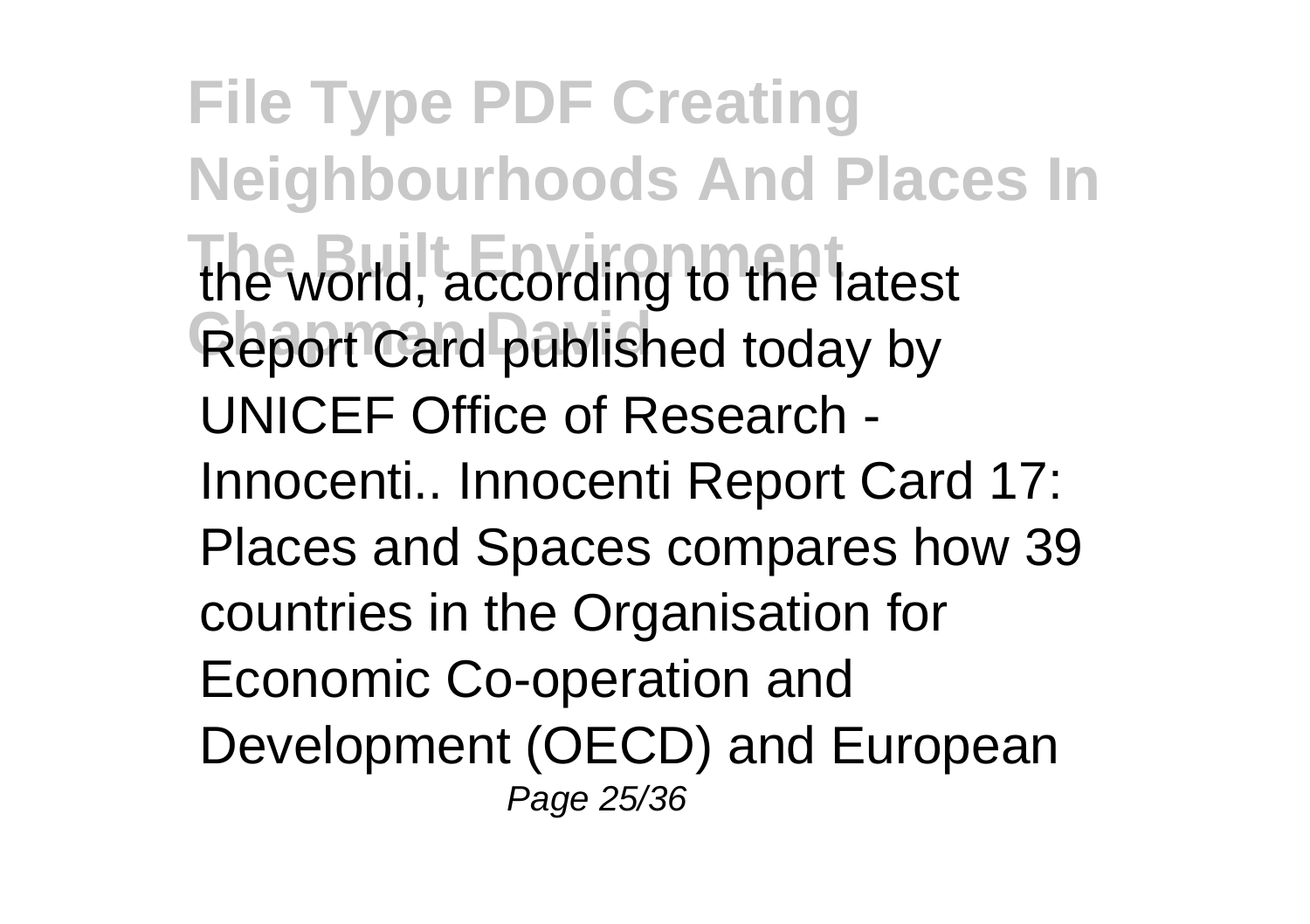**File Type PDF Creating Neighbourhoods And Places In Union (EU) Fare in ... Chapman David**

**Wealthy countries creating unhealthy environments for children globally ...** The July 1995 Chicago heat wave brought increased public attention to heat inequity. More than 700 people Page 26/36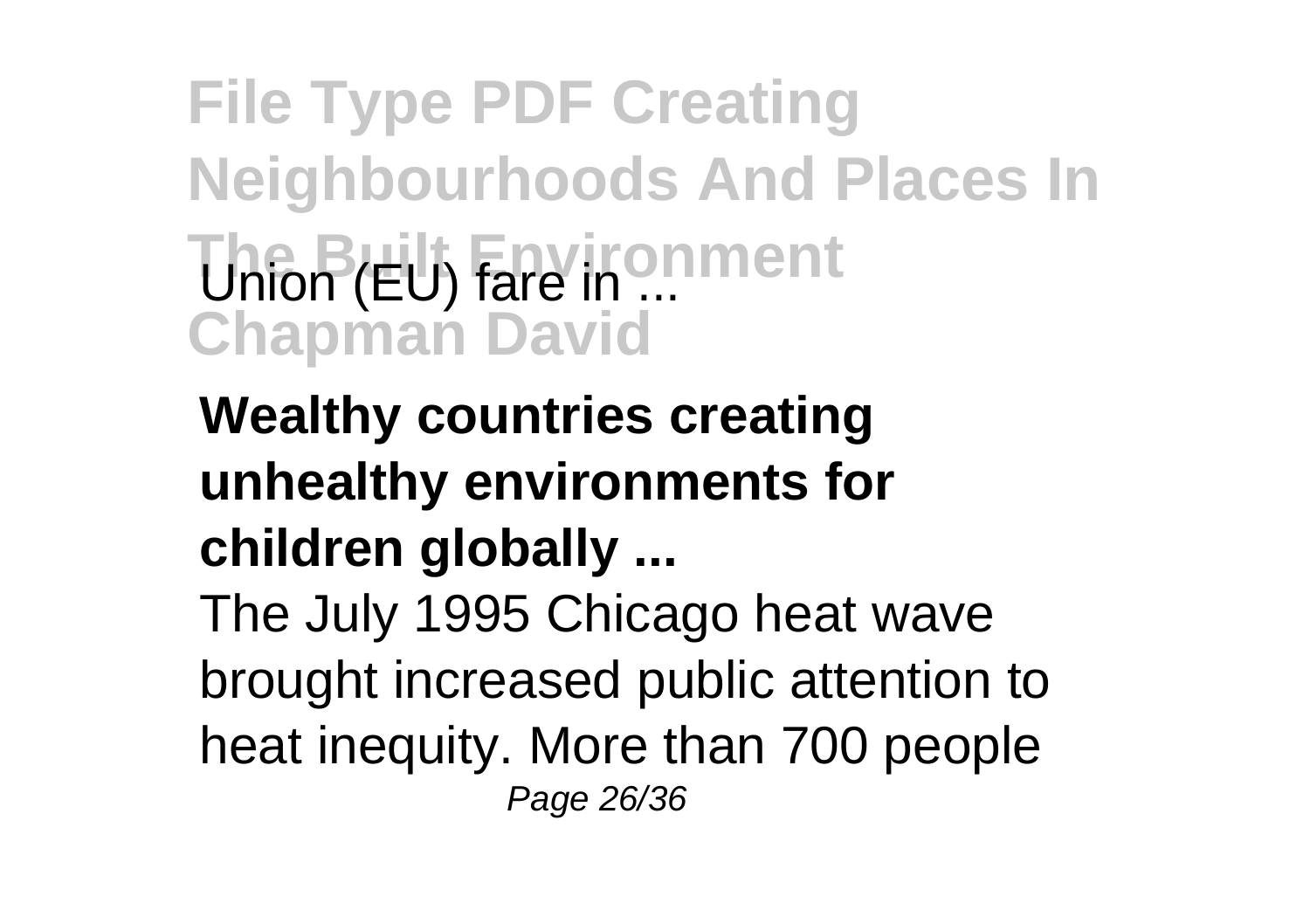**File Type PDF Creating Neighbourhoods And Places In** died over the course of 5 days of record temperatures (daytime highs were in the 90s and 100s °F, and nighttime lows were in the 70s and 80s  $\degree$ F).

#### **Heat Islands and Equity | US EPA** 10 Places to Retire for \$1000 or Less Page 27/36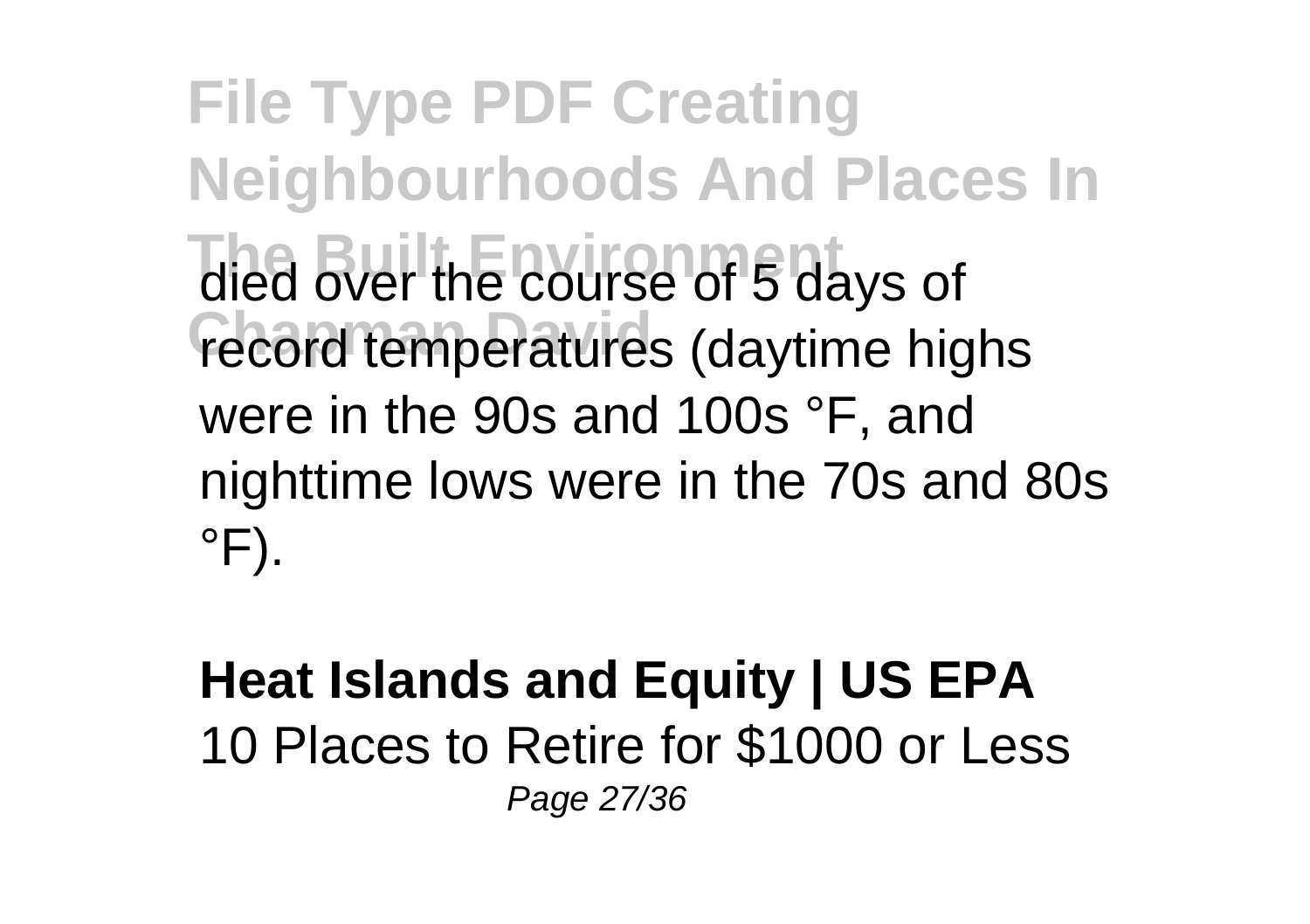**File Type PDF Creating Neighbourhoods And Places In** Updated May 26, 2022 Jeff ... There's interesting architecture and various neighbourhoods including the historic Bungalow District. There are over a hundred parks. ... Jeff has been creating content in print, online, and on television. Much of his work has been dedicated to informing seniors on how Page 28/36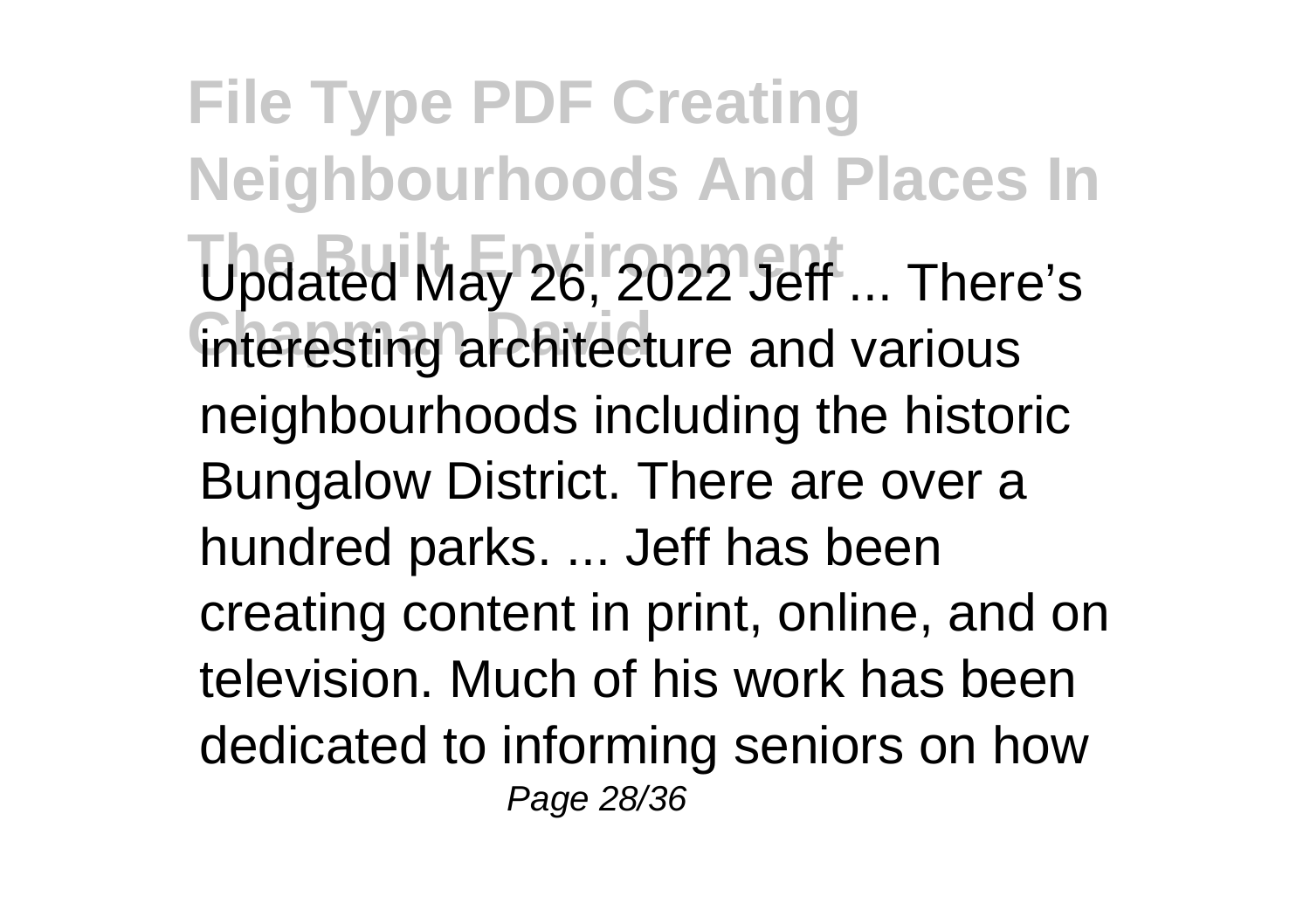## **File Type PDF Creating Neighbourhoods And Places In The Built Environment** to ... **Chapman David**

### **10 Places to Retire for \$1000 or Less - SeniorLiving.org**

The Pavilion's design is based on past and present places of meeting, organising and belonging across several London neighbourhoods Page 29/36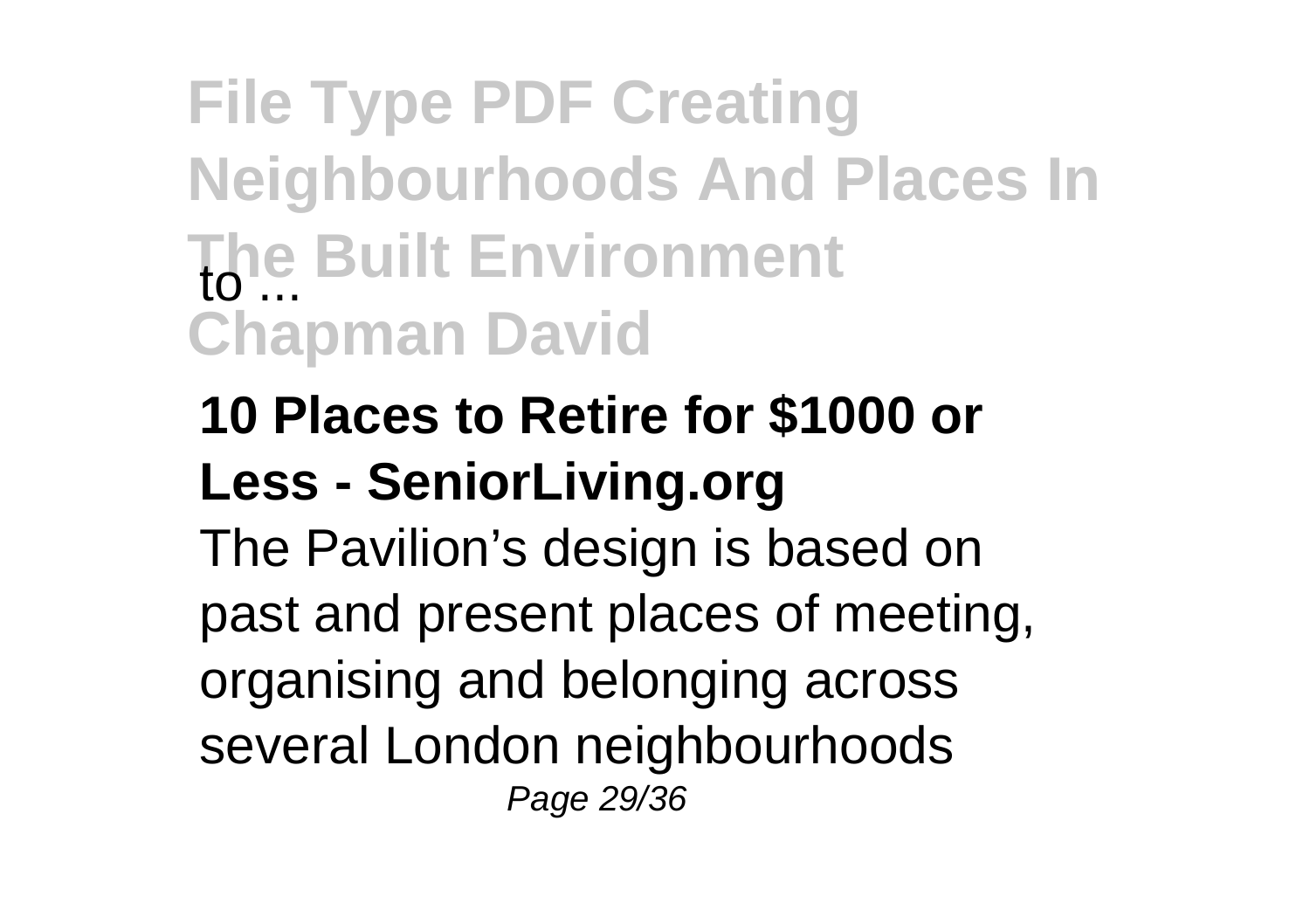**File Type PDF Creating Neighbourhoods And Places In** significant to diasporic and cross- $\epsilon$ ultural communities, including Brixton, Hoxton, Tower Hamlets, Edgware Road, Barking and Dagenham and Peckham, among others.

#### **Serpentine Pavilion 2021 designed** Page 30/36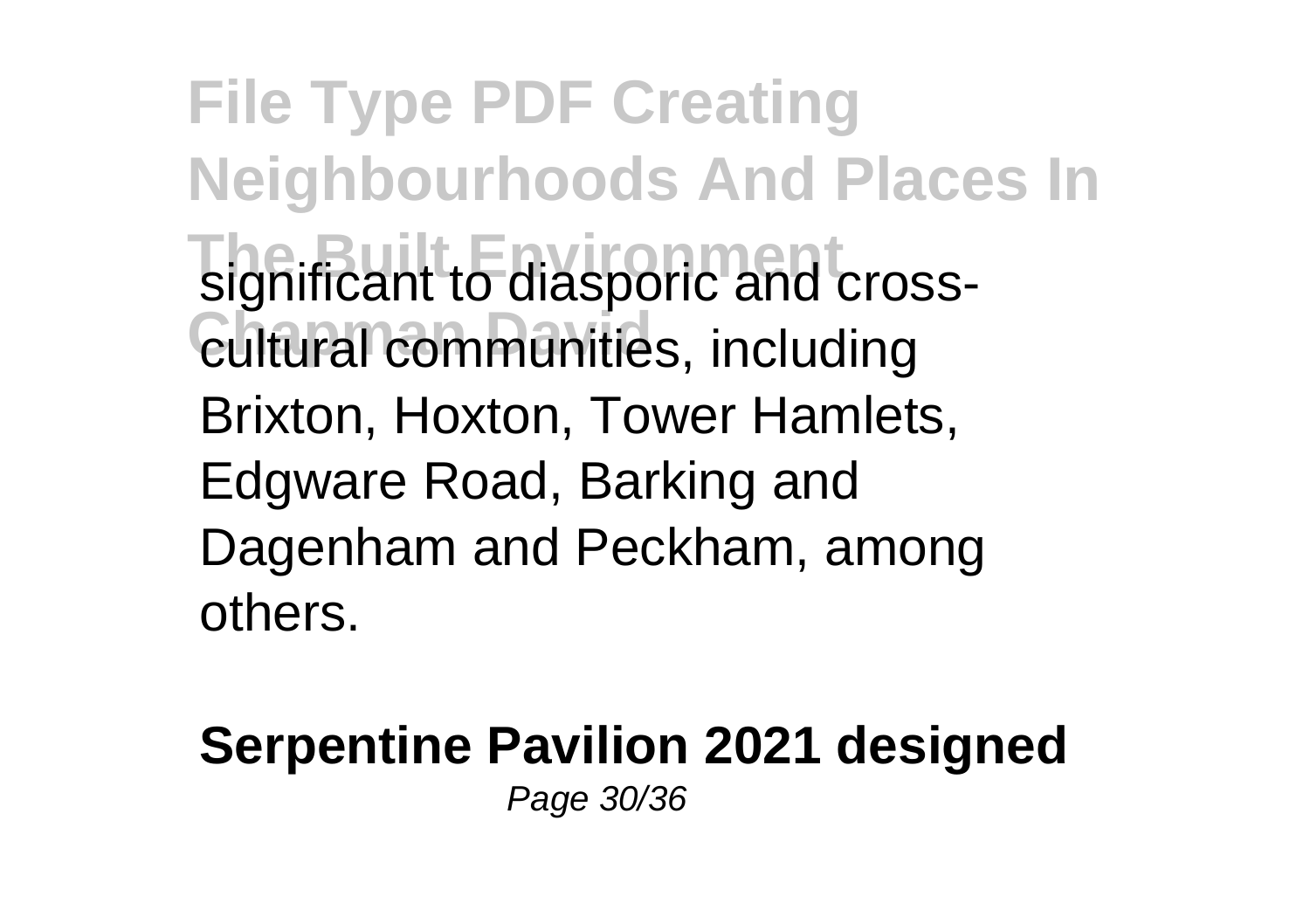**File Type PDF Creating Neighbourhoods And Places In by Sumayya Vally, Counterspace** Greens believe in creating vibrant neighbourhoods where we can live, work and play. It's time to stop spending hundreds of hours commuting. Let's build 15 minute neighbourhoods: Where it's easy to connect with friends and family. Where Page 31/36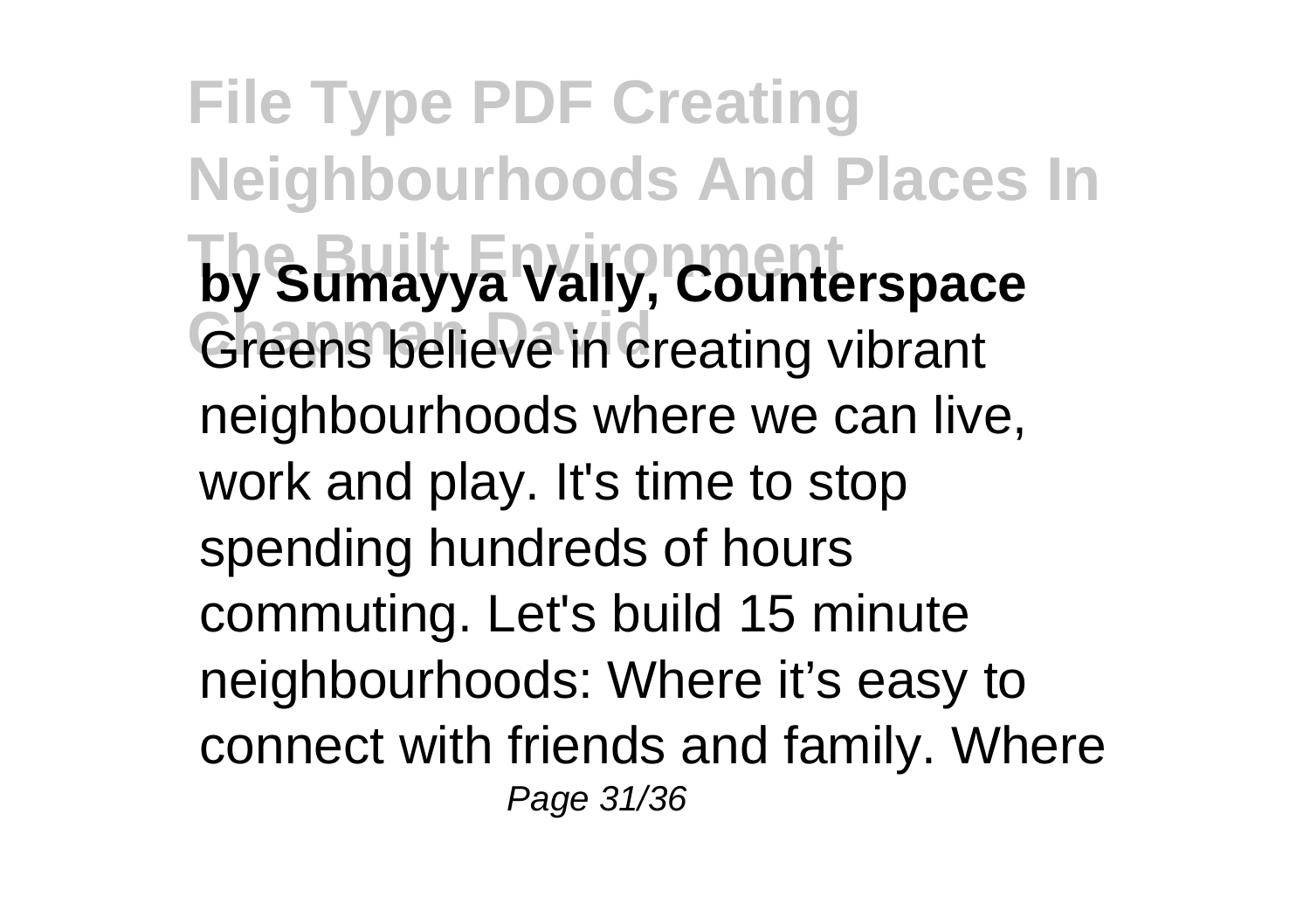**File Type PDF Creating Neighbourhoods And Places In** we can get to the places we need to go without long commutes. Or in other words, a great place to live.

### **Building Livable and Affordable Communities | GPO**

What the listing says: "24/3 Coates Gardens is a wonderfully presented Page 32/36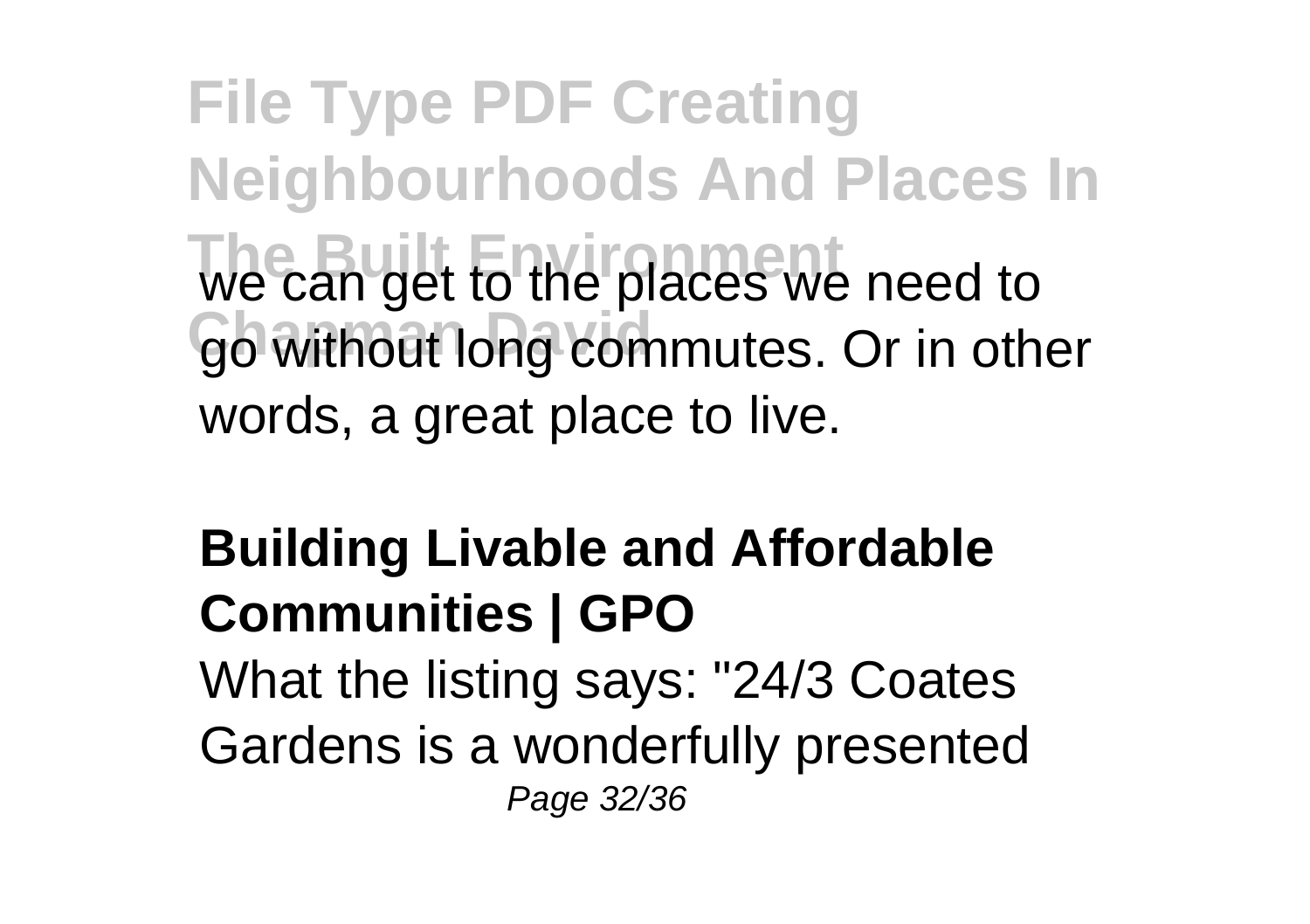**File Type PDF Creating Neighbourhoods And Places In** top floor flat which has been cleverly refurbished throughout. The property has a unique floorplan, as it has been extended into the neighbouring flat creating much larger accommodation than a typical top floor flat in the West End." More information is available here. Old Town

Page 33/36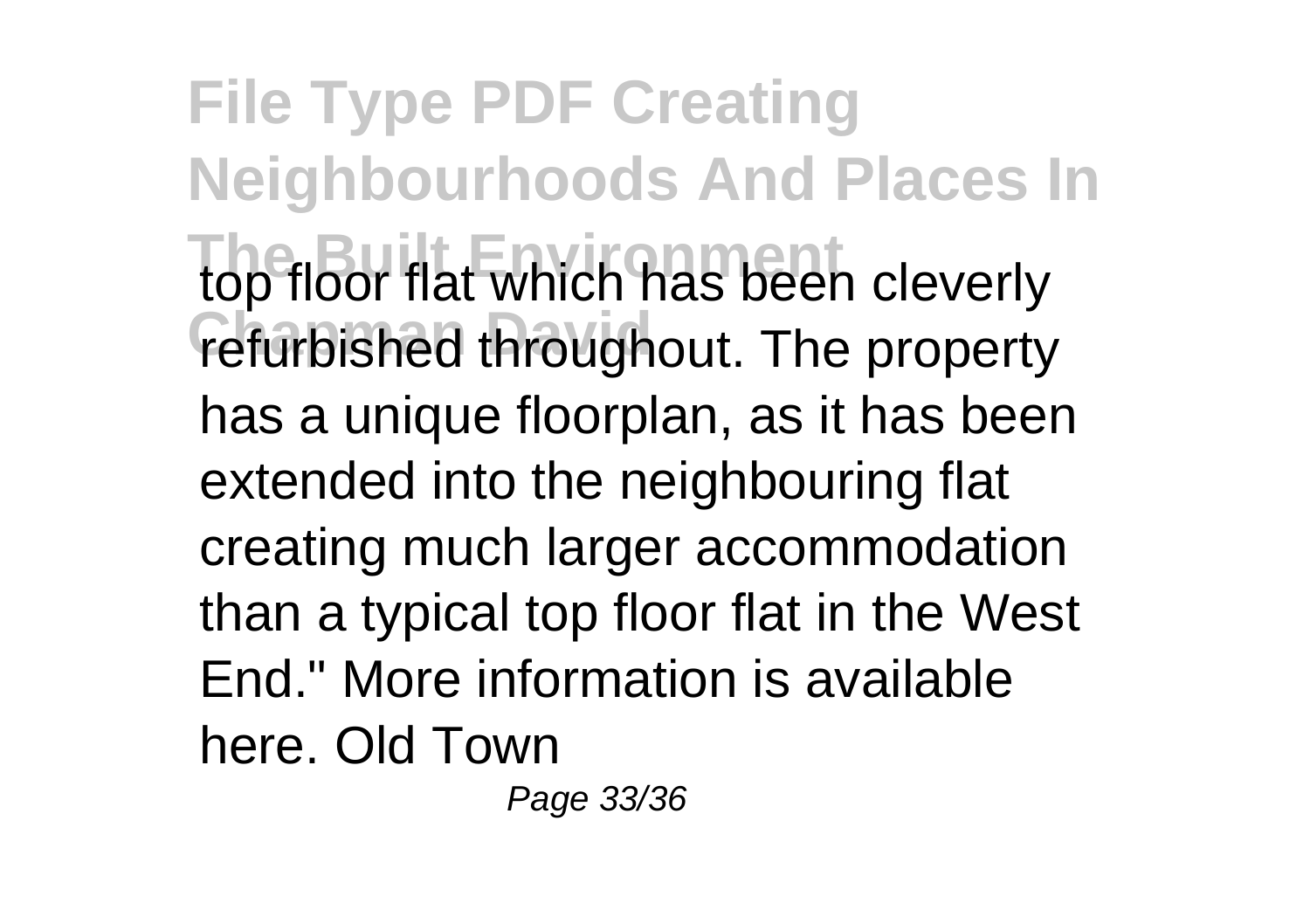## **File Type PDF Creating Neighbourhoods And Places In The Built Environment**

## **Inside the cheapest 3-bedroom homes in different Edinburgh neighbourhoods**

The new capital city will help to strengthen and diversify the country's economic potential by creating new places to live, work and visit. In order Page 34/36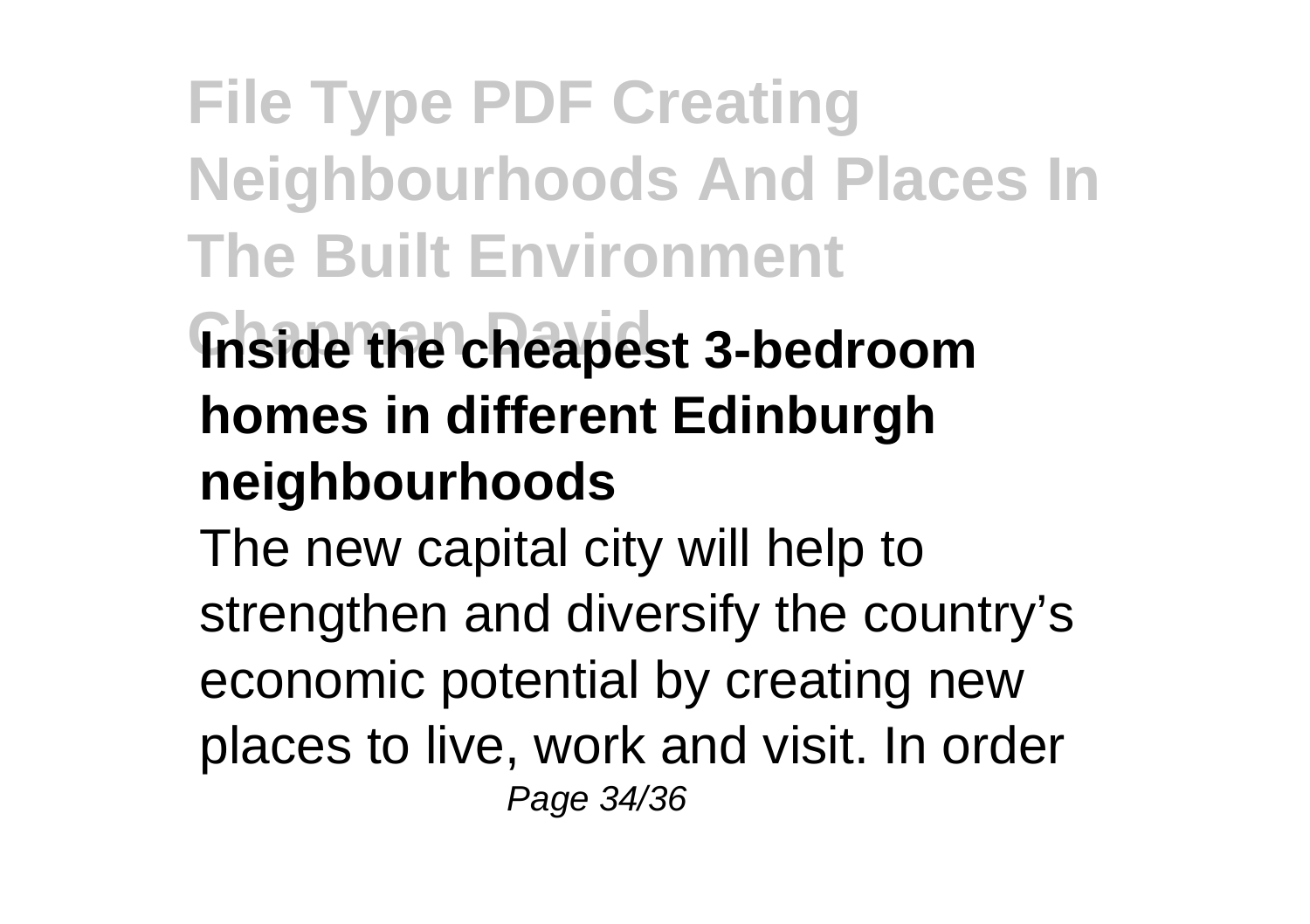**File Type PDF Creating Neighbourhoods And Places In The Built Environment** to draw people to this new capital city, a series of key catalyst developments will be established at its core. ... , a cultural district and a wide variety of urban neighbourhoods. City overview

...